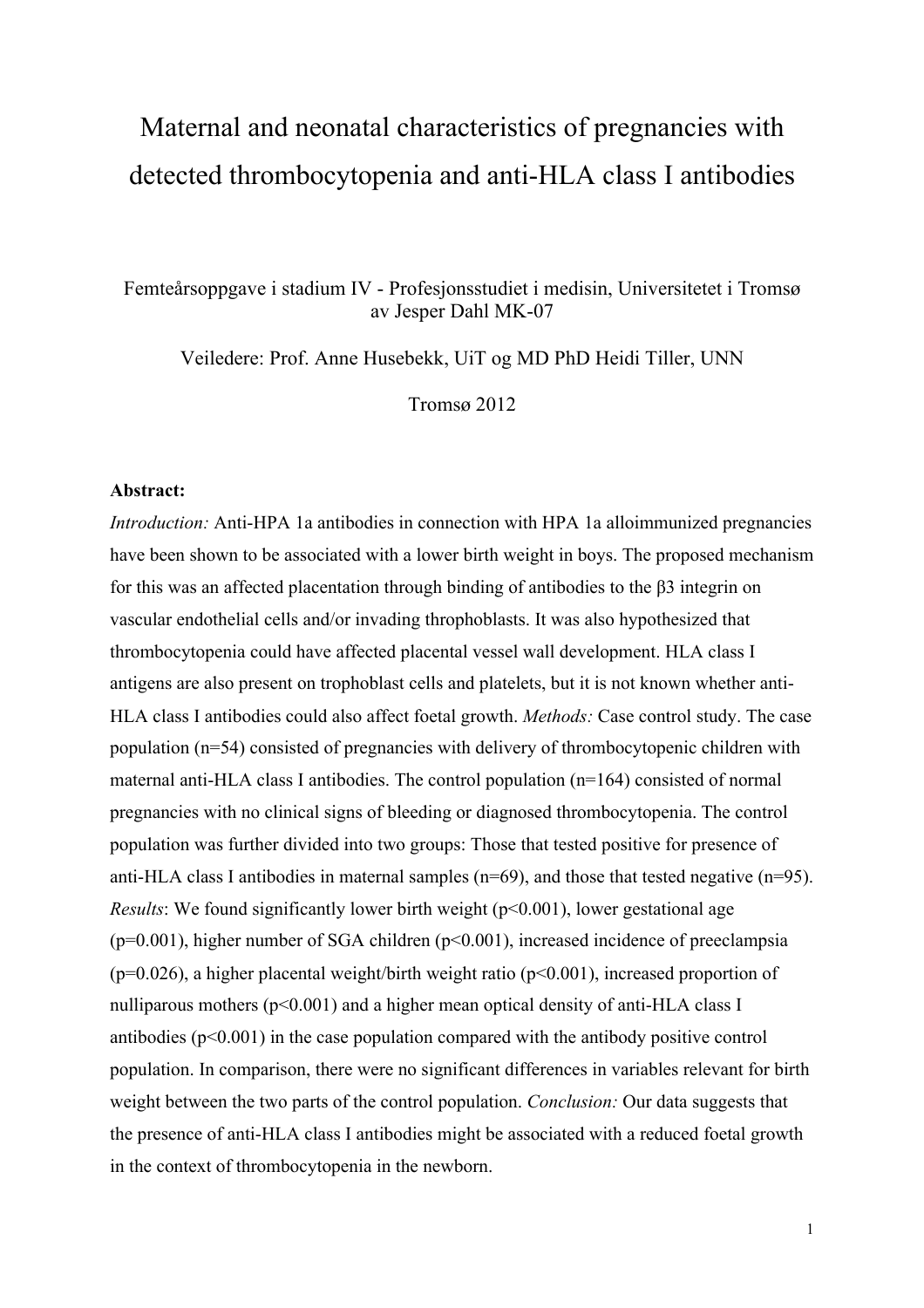## **TABLE OF CONTENTS**

| <b>INTRODUCTION</b>                                                         | $\mathbf{3}$            |
|-----------------------------------------------------------------------------|-------------------------|
| <b>T-cell activation</b>                                                    | $\mathbf{3}$            |
| <b>Anti-HLA class I antibodies and pregnancy</b>                            | $\overline{\mathbf{4}}$ |
| Foetal/neonatal alloimmune thrombocytopenia and anti-HLA class I antibodies | 5                       |
| <b>Antibodies and birth weight</b>                                          | 6                       |
| <b>AIMS</b>                                                                 | $\overline{7}$          |
| <b>METHODS</b>                                                              | $\overline{7}$          |
| <b>Study populations</b>                                                    | $\overline{7}$          |
| <b>Laboratory</b> analysis                                                  | 8                       |
| Placental weight versus birth weight ratio                                  | $\boldsymbol{9}$        |
| <b>Statistics</b>                                                           | 9                       |
| <b>Ethics</b>                                                               | 10                      |
| <b>RESULTS</b>                                                              | 10                      |
| <b>DISCUSSION</b>                                                           | 15                      |
| <b>CONCLUSIONS</b>                                                          | 18                      |
| <b>REFERENCES</b>                                                           | 19                      |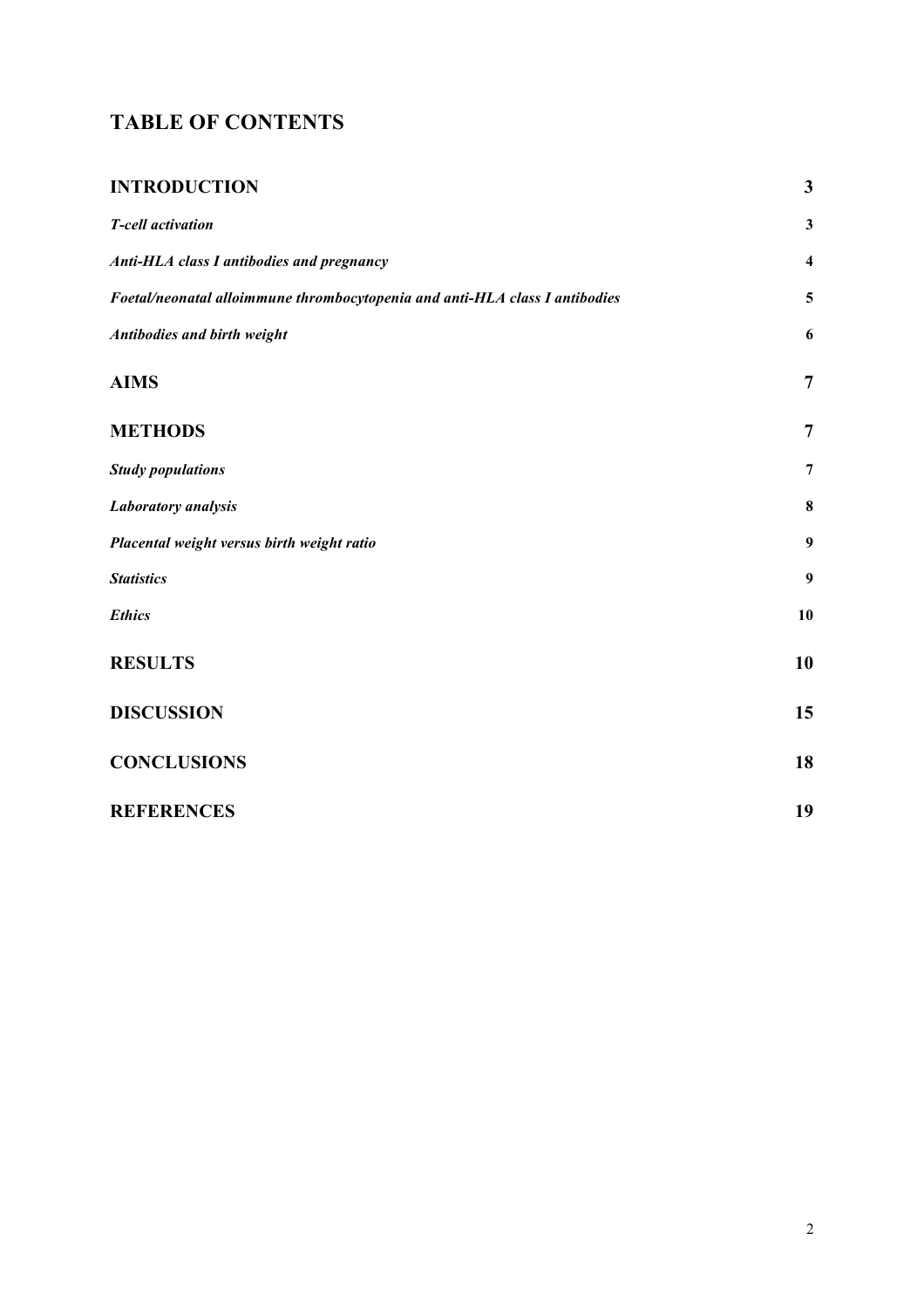## Introduction

The major histocompatibility complex (MHC) is a highly polymorphic cell surface molecule present in all jawed vertebrates[1]. It was first described in the mid-20th century by Gorer and Snell, by observations on how certain genes in mice resulted in resistance to allogenic tumor growth. The MHC in humans is called human leucocyte antigen (HLA), and is further differentiated into HLA class I and II molecules. The first HLA was identified by Jean Dausset in 1958 as a result of observations on how sera from several multitransfused patients agglutinated leucocytes from a high number of other individuals, while there was no agglutination of the patient's own leucocytes[2]. The first HLA, then called MAC, was later identified as HLA-A2[2]. Today there are 7527 described HLA alleles; 5880 of these are class I and 1647 are class II[3]. HLA class I is present on virtually all nucleated cells and platelets, and present peptides that have been processed from intracellular antigens. The class I alleles are divided into HLA-A, -B, -C, -E, -F and -G, as well as certain pseudoalleles. Of these, HLA-B is the most polymorphic, followed by HLA-A and HLA-C[3]. HLA class II is usually only present on professional antigen presenting cells (APC), such as dendritic cells, B-cells and macrophages, and present peptides processed from extracellular antigens, but may be present on all nucleated cells after activation[4]. The class II alleles are divided into HLA-DR, -DQ, -DP, -DM and -DO. Of these, HLA-DR is the most polymorphic[3].

## *T-cell activation*

The primary function of HLA molecules is the presentation of peptides processed from intraor extracellular antigens to T cells. Intracellular antigens presented by HLA class I molecules can stimulate CD8<sup>+</sup> T cells, which subsequently can lead to lysis of the affected cell and further activation of the immune system. HLA class I molecules are also important as ligands for NK cells. Extracellular antigens presented by HLA class II molecules can stimulate CD4<sup>+</sup> T cells, which will then differentiate into T helper cells 1 or 2 (Th1 or Th2), depending on the cytokine environment. A Th1 response will primarily stimulate macrophage activity and proliferation of CD8<sup>+</sup> T cells, while a Th2 response will stimulate antibody production and class switch by proliferation of B cells and differentiation into plasma and memory cells. T cells can be activated by both self HLA (indirect allorecognition) as well as foreign HLA (direct allorecognition), as may be seen during transplantation.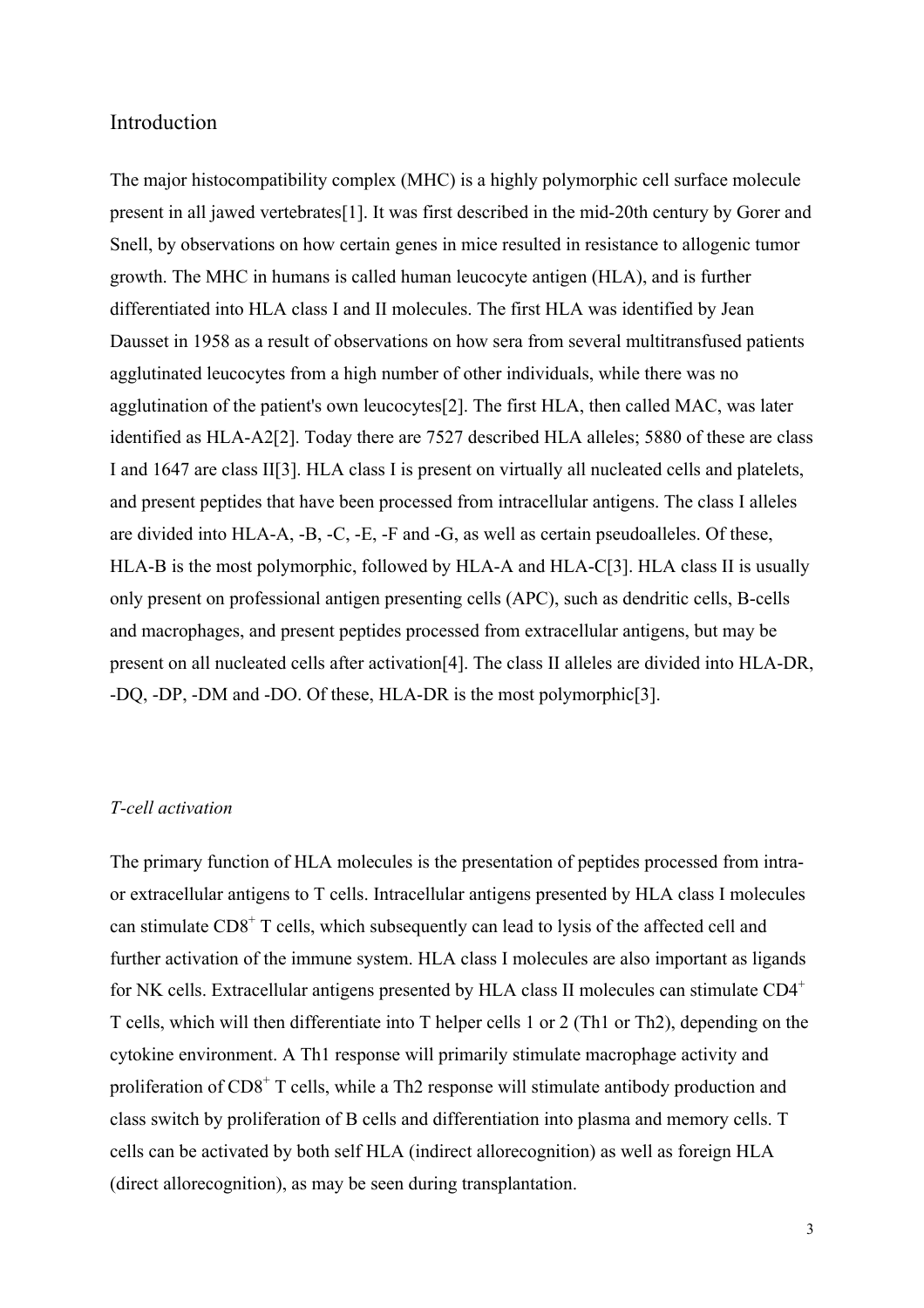### *Anti-HLA antibodies*

Antibodies directed against foreign HLA are most commonly observed in people that have been exposed to foreign HLA, such as multitransfused individuals or multiparous women. Most commonly these antibodies are directed against HLA class I molecules, as the class I molecule is much more abundant than class II. There are several complications associated with the presence of anti-HLA class I antibodies, such as rejection of allografts, destruction of transfused platelets and transfusion related acute lung injury (TRALI). The effect of anti-HLA class II antibodies is more disputed, but it has been shown an association between antibodymediated rejection of allograft and the presence of anti-HLA class II antibodies[5].

### *Anti-HLA class I antibodies and pregnancy*

The prevalence of HLA class I antibodies in pregnant women is reported to be 7-39%[6]. The mechanism of alloimmunization is not completely understood, but it is known that foetal DNA and debris from trophoblast cells are present in the maternal circulation from about 7 weeks of gestation[7, 8]. Foetomaternal haemorrhage (FMH) is also a cause of alloimmunization, being the primary mechanism for haemolytic disease of the foetus or newborn (HDFN), in which a FMH can expose RhD-negative mothers to the D antigen.

Documented complications associated with the presence of HLA antibodies during pregnancies are few, but there have been reports of association between HLA immunization and recurrent abortions[9].

It is important to consider that HLA-C, but not HLA-A and -B, is expressed on fetal trophoblasts, along with HLA-E and -G[10, 11]. Of these three, only HLA-C express significant polymorphisms, and it has been shown that the interaction between HLA-C and uterine NK cells (uNK) in the decidua is important for placental development and function. uNK cells express killer-cell immunoglobulin-like receptors (KIRs) which binds to HLA class I. Most of these receptors induce inhibition of the killer cells when ligand is bound, but there are also activating receptors. KIR have two groups of haplotypes, A and B, which primarily differ in that B have additional activating receptors[12]. When considering HLA-C as a ligand for KIR, the different HLA-C allotypes can be grouped into C1 and C2 on the basis of dimorphism at position 80 of the alfa-1 domain[13, 14]. Both groups can act inhibitory or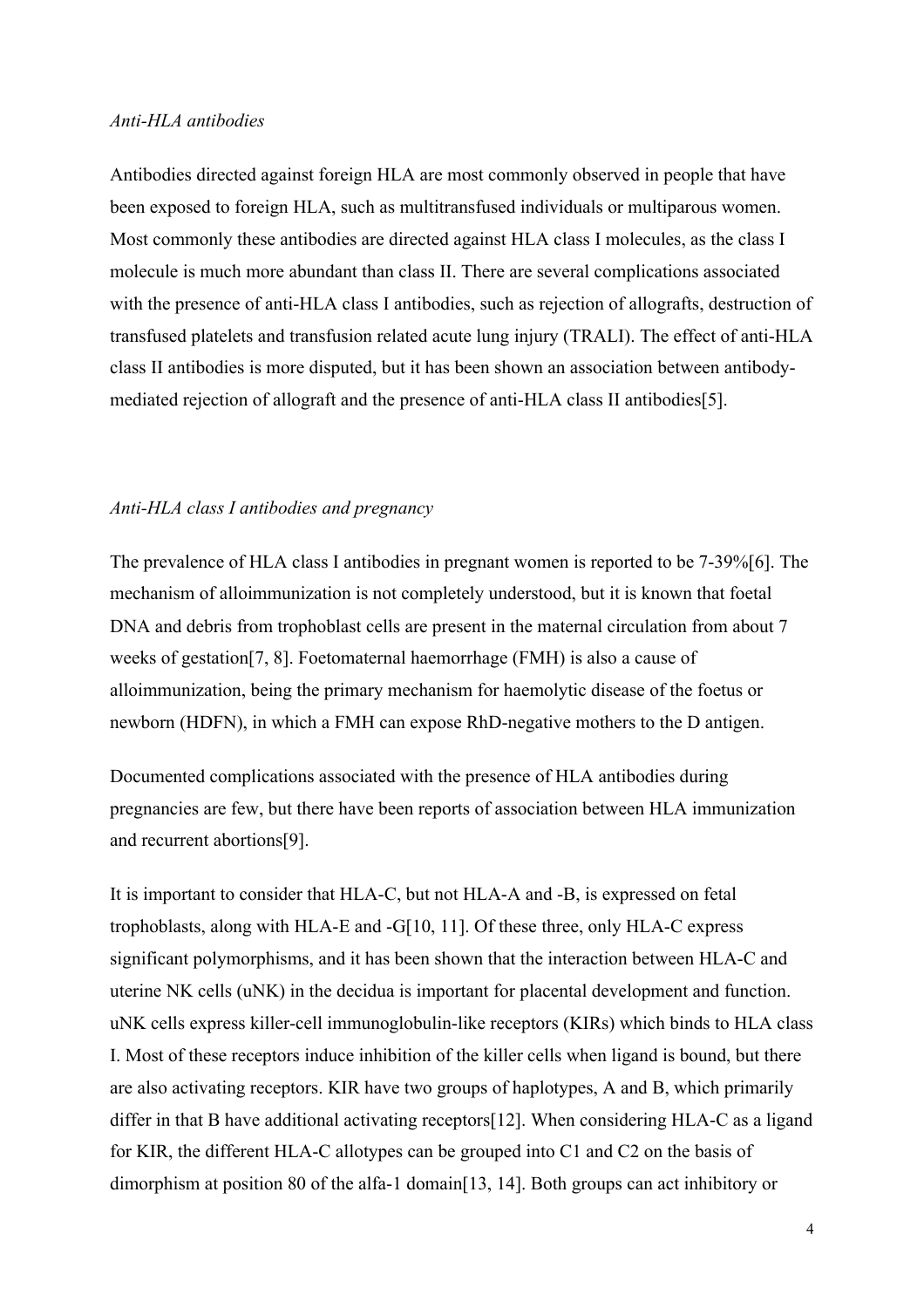activating depending on which KIR they bind to. As this interaction depends on two polymorphic gene systems there will be considerable variation from pregnancy to pregnancy, and certain combinations of KIRs and HLA-C allotypes have been shown to be associated with an increased risk of preeclampsia, foetal growth restriction and recurrent miscarriage[15-17].

 $CD8<sup>+</sup>$  cytotoxic cells, macrophages and dendritic cells are also affected by binding to both HLA-C and HLA-G on the trophoblasts. Finally, placental hormones also alter the function of maternal NK cells, regulatory  $T$  cells  $(T_{res})$  and dendritic cells. Most of these interactions have an inhibitory effect on the immune response, and promote tolerance<sup>[7]</sup>.

## *Foetal/neonatal alloimmune thrombocytopenia and anti-HLA class I antibodies*

Foetal/neonatal alloimmune thrombocytopenia (FNAIT) is a potentially life threatening condition for the foetus or newborn, that is caused by incompatibility between foetal and maternal platelet antigens. Antigens present on the surface of foetal platelets but not on maternal platelets can lead to a maternal alloimmune response, in which IgG-antibodies produced by the mother can cross the placenta and lead to a destruction of foetal platelets. Depending on the severity of the destruction of the platelets, the resulting thrombocytopenia can lead to bleeding disorders in the foetus/newborn, where intercranial hemorrhage (ICH) is the most feared complication. However it should be noted that in most cases of FNAIT there are no clinical signs of bleeding.

FNAIT is defined as thrombocytopenia in the foetus or newborn caused by maternal alloimmunization. Thrombocytopenia is defined as a platelet count below  $150 \times 10^9$  /L. Severe FNAIT is defined as a foetal platelet count below  $50 \times 10^9$  /L[18]. FNAIT is found to occur in 1 per 1100 births[18], and is most commonly seen in children of mothers who are human platelet antigen (HPA)-1a negative, where the mother has been immunized by exposure to HPA-1a from the foetus. Several other HPAs have also been observed to cause FNAIT, and with these discoveries the number of antibody specificities being tested for in a suspected case of FNAIT is still increasing. But even with more extensive testing there are still several cases of suspected FNAIT where no antibody against an HPA is found.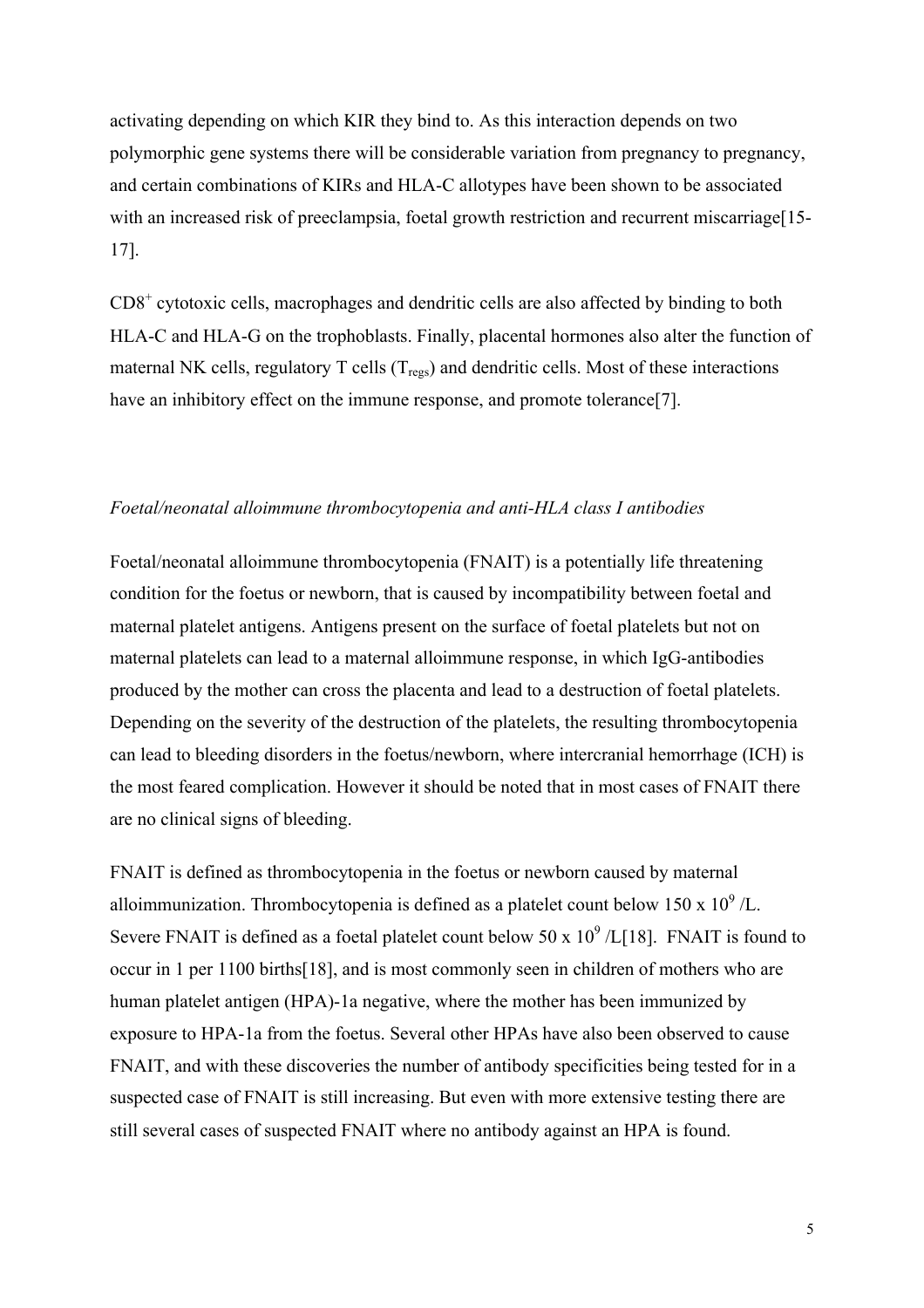Several case reports describe severe thrombocytopenia in otherwise healthy children, some with ICH, where the only finding from laboratory testing is a strong presence of anti-HLA class I antibodies[19, 20]. It is known that HLA-A, HLA-B and HLA-C are expressed on platelets, and that HLA class I incompatibility between mother and foetus can complicate foetal platelet transfusions [21] It has therefore been hypothesized that these antibodies also could cause FNAIT. A few small prospective studies have been performed, but an association between FNAIT and anti-HLA class I antibodies was not confirmed[6]. However, it should be noted that power is a problem with all prospective studies into FNAIT, due to the low incidence.

### *Antibodies and birth weight*

A recent study demonstrated a linear relation between the level of maternal anti-HPA 1a antibodies and birth weight in boys[22]. The same relationship could not be demonstrated in girls, but it is known that male sex is a risk factor in itself for adverse pregnancy outcome[23]. One proposed mechanism to explain why anti-HPA 1a antibodies could have an effect on birth weight, is related to the HPA 1 epitope on the β3 integrin, which is also expressed as part of the vitronectin receptor on vascular endothelial cells and invasive trophoblasts, playing an important role in angiogenesis and as an adhesion receptor for invading trophoblasts[24]. It was therefore suggested that antibodies directed against the HPA 1a antigen epitope on invasive trophoblasts could potentially disrupt placental vessel development and thus lead to placental impairment.

If this hypothesis is correct, one might argue that a similar mechanism might also apply to HLA antibodies. It is known that trophoblast invasion is defective in pregnancies that developed preeclampsia[25], and that placental insufficiency is the major cause of intrauterine growth restriction (IUGR) in the western world[26]. HLA-C, -E and -G is present on trophoblasts, and uNK cells, CD8<sup>+</sup> cytotoxic cells, macrophages and dendritic cells are affected by binding to both HLA-C and HLA-G. The effect of these ligations is mainly to down-regulate the immune response and promote tolerance. The binding of anti-HLA class I antibodies could possibly interfere with these ligations, and hence affect immune response and placentation.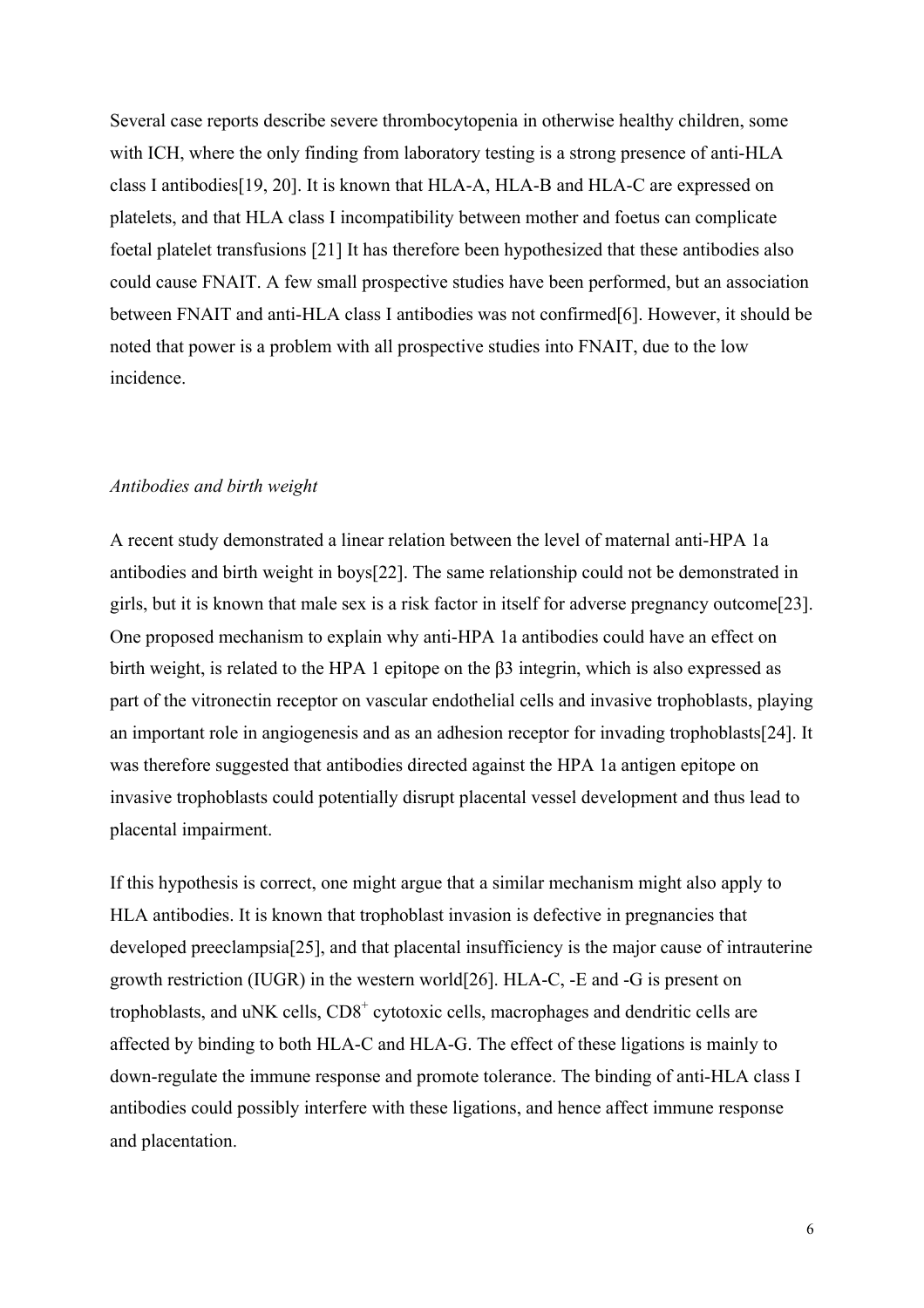IgG can cross the placenta due to the neonatal Fc-receptors on syncytiotrophoblasts. Anti-HLA class I antibodies may therefore enter the foetal circulation. It is still a matter of controversy whether maternal antibodies against paternal HLA class I may affect foetal or neonatal platelets, although anti-HLA class I antibodies are known to affect transfused thrombocytes in adults. If these antibodies do indeed affect foetal platelets, this could in theory also affect placental development, since it is known that platelets play an important regulatory role in angiogenesis[27]. One consequence could be reduced foetal growth with reduced birth weight in the neonate. In support of this, an increased occurrence of HLA antibodies in small for gestational age (SGA) infants with thrombocytopenia as compared to SGA infants without thrombocytopenia has been reported[28]. Small for gestational age is in Norway usually defined as birth weight below the 10th percentile for their gestational age[29].

### Aims

The aims of this paper were two-fold: First, to describe maternal and neonatal characteristics of pregnancies where anti-HLA class I antibodies were detected in pregnancy. Secondly, to compare maternal and neonatal characteristics of HLA class I alloimmunized pregnancies in general with HLA class I alloimmunized pregnancies where the newborn had thrombocytopenia, with special focus on fetal growth and birth weight.

## Methods

#### *Study populations*

To investigate the possible effect of HLA class I antibodies on birth weight, two populations were selected: One population consisting of mothers who had delivered thrombocytopenic children, where the mother tested positive for anti-HLA class I antibodies postpartum and negative for platelet specific antibodies. The other population was selected from a group of non-selected healthy pregnancies where the child had no clinical sign of bleeding at the time of delivery. This group was then further divided into two groups: Mothers with detectable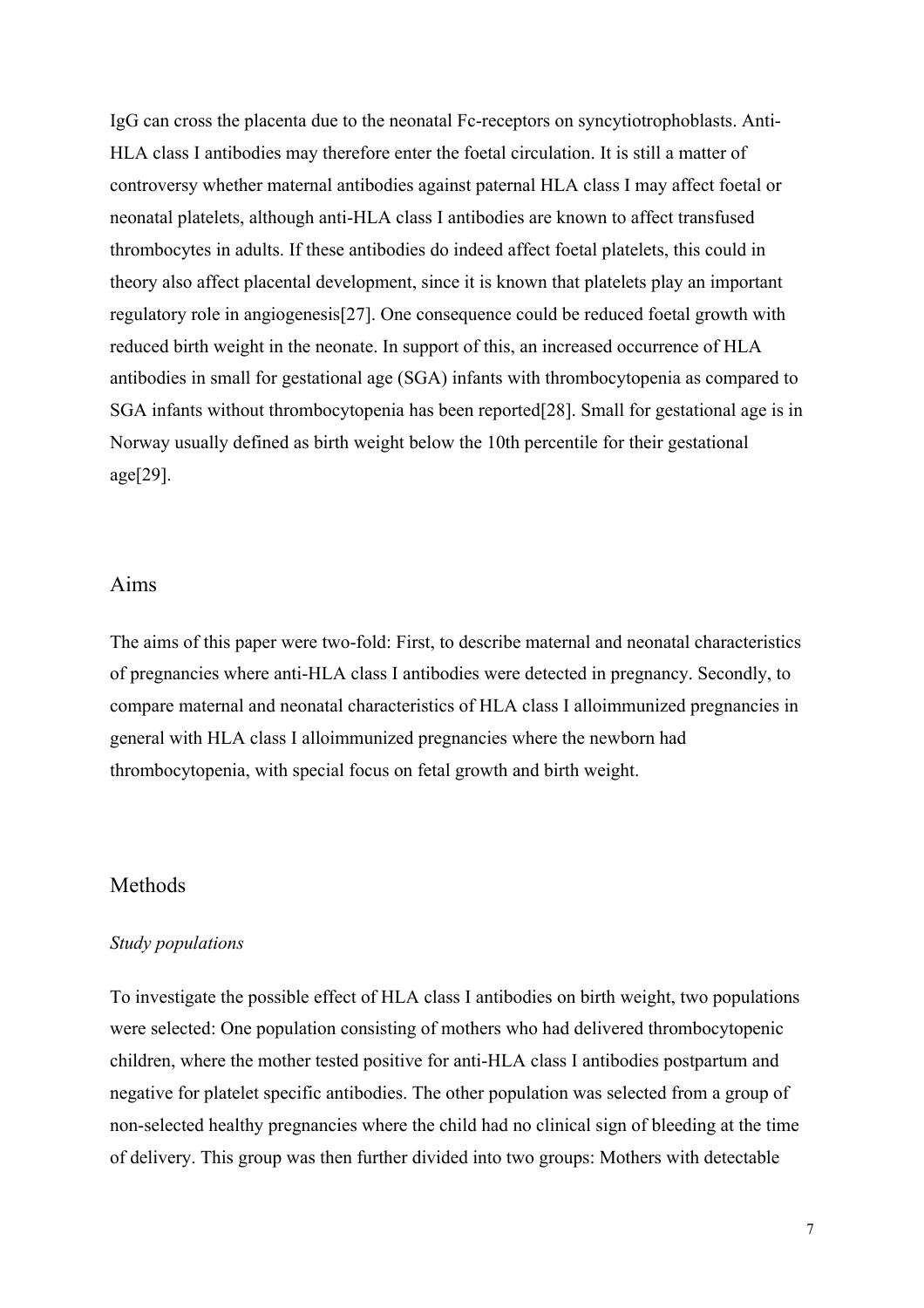anti-HLA class I antibodies at approximately week 24 of gestation, and mothers without detectable anti-HLA class I antibodies at approximately week 24 of gestation. A random selection of 45 children from the control group were also tested for platelet count at time of delivery using umbilical cord blood.

Our thrombocytopenic population, from hereon referred to as the case population, was selected from all suspected cases of FNAIT referred to the national reference laboratory for platelet immunology in Norway at UNN during 1998-2009. Inclusion criteriae were pregnancies where the neonate had thrombocytopenia at time of birth, maternal test for anti-HLA class I antibodies was positive and test for anti-HPA antibodies postpartum was negative upon analysis at the national reference laboratory, and that maternal post partum samples were available for further analysis. We excluded cases where there was an explanation for their thrombocytopenia other than a possible effect of antibodies. This included children born with syndromes and congenital infections that have been shown to cause thrombocytopenia in the newborn, and HELLP-syndrome (Hemolysis Elevated Liver enzymes Low Platelet count) in the mother. Mothers with only preeclampsia were not excluded, but additional analyses were conducted to evaluate their effect on the variables described.

Our non-thrombocytopenic population, from hereon referred to as the control population, are part of a non-selected population of pregnant women included over approximately the last 6 years in a prospective study into hemodynamic changes during pregnancy[30-34], conducted at University Hospital in North Norway (UNN). These women were selected on no other criteria than that they attended normal follow up of their pregnancy at the UNN, and that they accepted to be a part of the studies described. For this population maternal samples were collected at approximately week 24 of gestation, and clinical data registered in a separate database as part of the prospective study.

## *Laboratory analysis*

Anti-HPA antibodies were tested for using in-house monoclonal antibody immobilisation of platelet antigen (MAIPA) technique[35], modified after the procedure described by Kiefel et al.[36]. Maternal sample was tested against paternal thrombocytes or, if paternal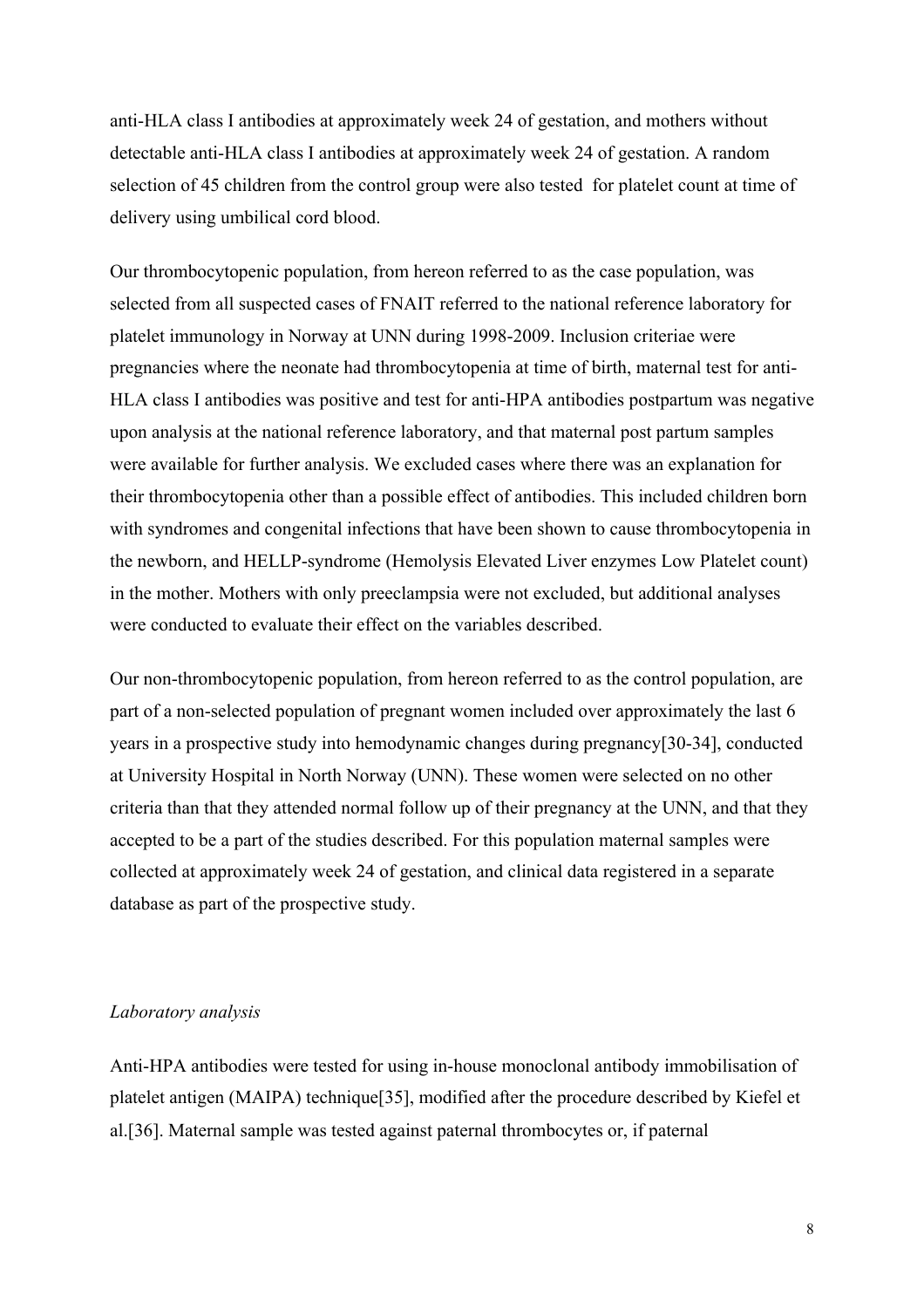thrombocytes were not available, against thrombocytes from four random donors. An optical density value of 0.1 or more was considered positive.

Testing for anti-HLA class I antibodies in the control population were conducted using the same in-house modified MAIPA technique, with monoclonal mouse anti-human HLA-ABC antigen clone W6/32 (Dako Denmark A/S, Glostrup, Denmark) for immobilisation. Maternal samples were tested against thrombocytes from eight random donors. An optical density value of ≥0.1 was considered positive. If the analysis in MAIPA yielded a negative result, the maternal sera were also tested for anti-HLA class I antibodies using FlowPRA 1 Screening Test (One Lambda, Canoga Park, CA).

Testing for anti-HLA antibodies in the case population were conducted using the same inhouse MAIPA protocol, with monoclonal mouse anti-human HLA-ABC antigen clone W6/32 (Dako Denmark A/S, Glostrup, Denmark) for immobilisation. Maternal sample was tested against paternal thrombocytes or, if paternal thrombocytes were not available, against thrombocytes from four random donors. An optical density value of  $\geq 0.1$  was considered positive.

## *Placental weight versus birth weight ratio*

It has been shown that rather than to assess placental weight or birth weight separately own as indicators of more adverse outcome in newborn, they should rather be considered in correlation with one another as a placental weight versus birth weight ratio (PW/BW)[37]. A higher PW/BW ratio is associated with more adverse outcome. We used PW/BW when assessing foetal growth.

## *Statistics*

All data were analyzed using SPSS software (version 19.0.0 SPSS inc.). Mean values and 95% confidence intervals were calculated for all continuous variables. Comparisons of interval variables were done using independent sample t-test. For comparisons of nominal variables a chi-square test was used when cell values were  $\geq$ 5, and Fisher's exact test was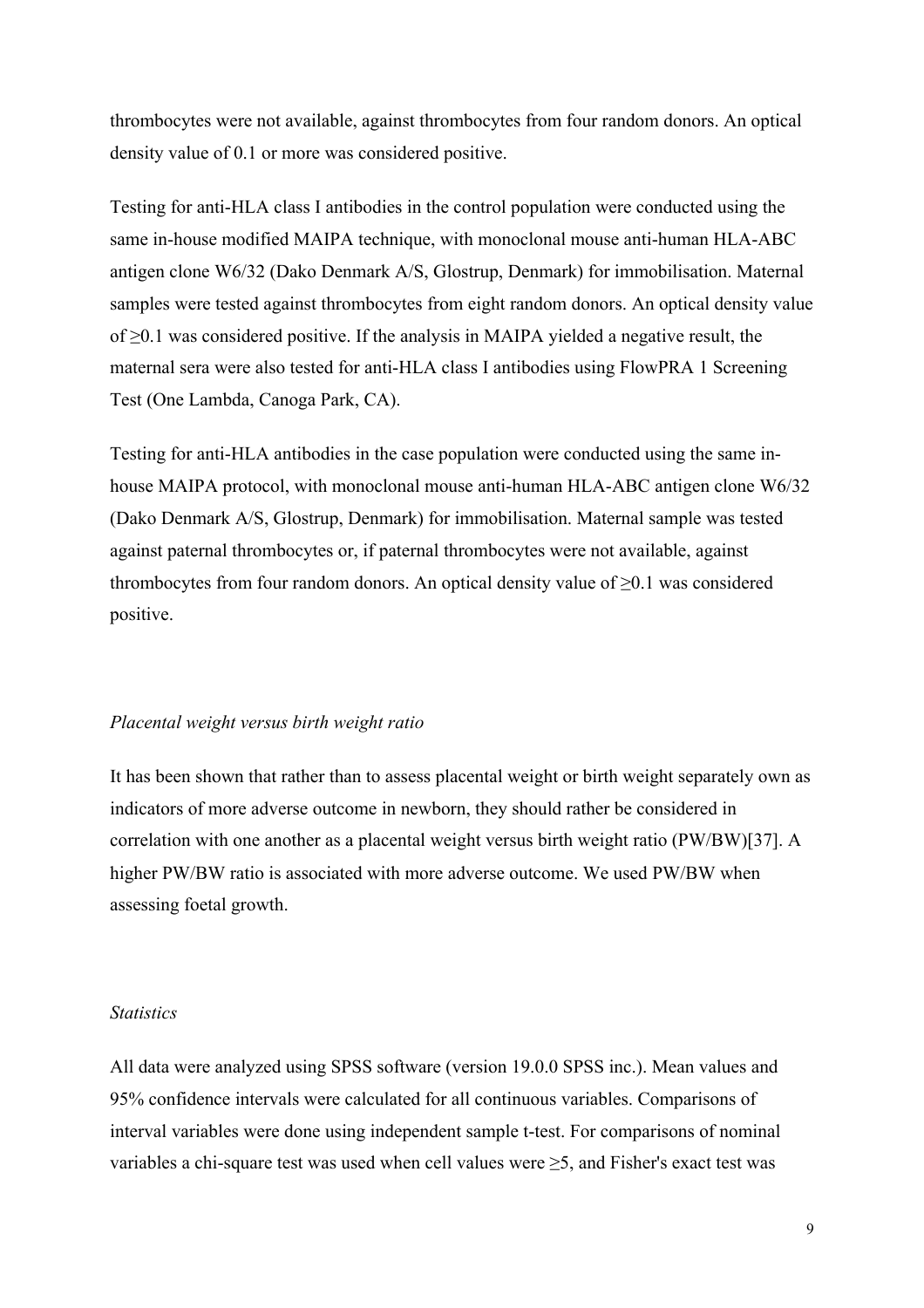used when one or more cell values were <5. A p-value of <0.05 was considered statistically significant. We performed a linear regression analysis with birth weight as the dependent variable and study populations as the independent variable, where study populations consisted of two groups: Those that tested positive for anti-HLA class I antibodies in the control population, and the case population. In the regression analysis we adjusted for maternal age, parity, sex, placental weight, gestational age at delivery and preeclampsia

## *Ethics*

The project is part of a larger study approved by the Regional Ethical Committee (Regional etisk komite). Written consent was obtained from all participants.

### Results

Out of 462 suspected cases of FNAIT referred to the national reference laboratory for platelet immunology in Tromsø in the period 1998-2009, 83 cases (18%) matched our inclusion criteria. Of these 83 women, 63 (76%) agreed to participate. These 63 cases included 2 cases where the mother had given birth to twins. In one of these duplex pregnancies only one of the children was thrombocytopenic, and the other twin was therefore not included in the study population. Maternal sera were available in 58 of the 63 cases. Ten of the 64 children were excluded due to other plausible explanations for their thrombocytopenia: Two congenital cytomegalovirus (CMV) infections, two maternal HELLP-syndromes, one Jacobsen's syndrome, one maternal ITP during pregnancy, one neonatal hemochromatosis, one child were the thrombocytopenia first occurred one month after delivery, one Noonan's syndrome and one Down's syndrome. The final case population therefore included 54 cases.

Our control population consisted of 164 mothers, of which 69 (42.1%) tested positive for anti-HLA class I antibodies. Of these 69, 39 tested positive using MAIPA, while 30 were negative in MAIPA but positive when tested using FlowPRA 1 Screening Test*.* Those that tested positive for HLA class I antibodies in the control population will from hereon be referred to as the antibody positive control population, while those that tested negative will be referred to as the antibody negative control population.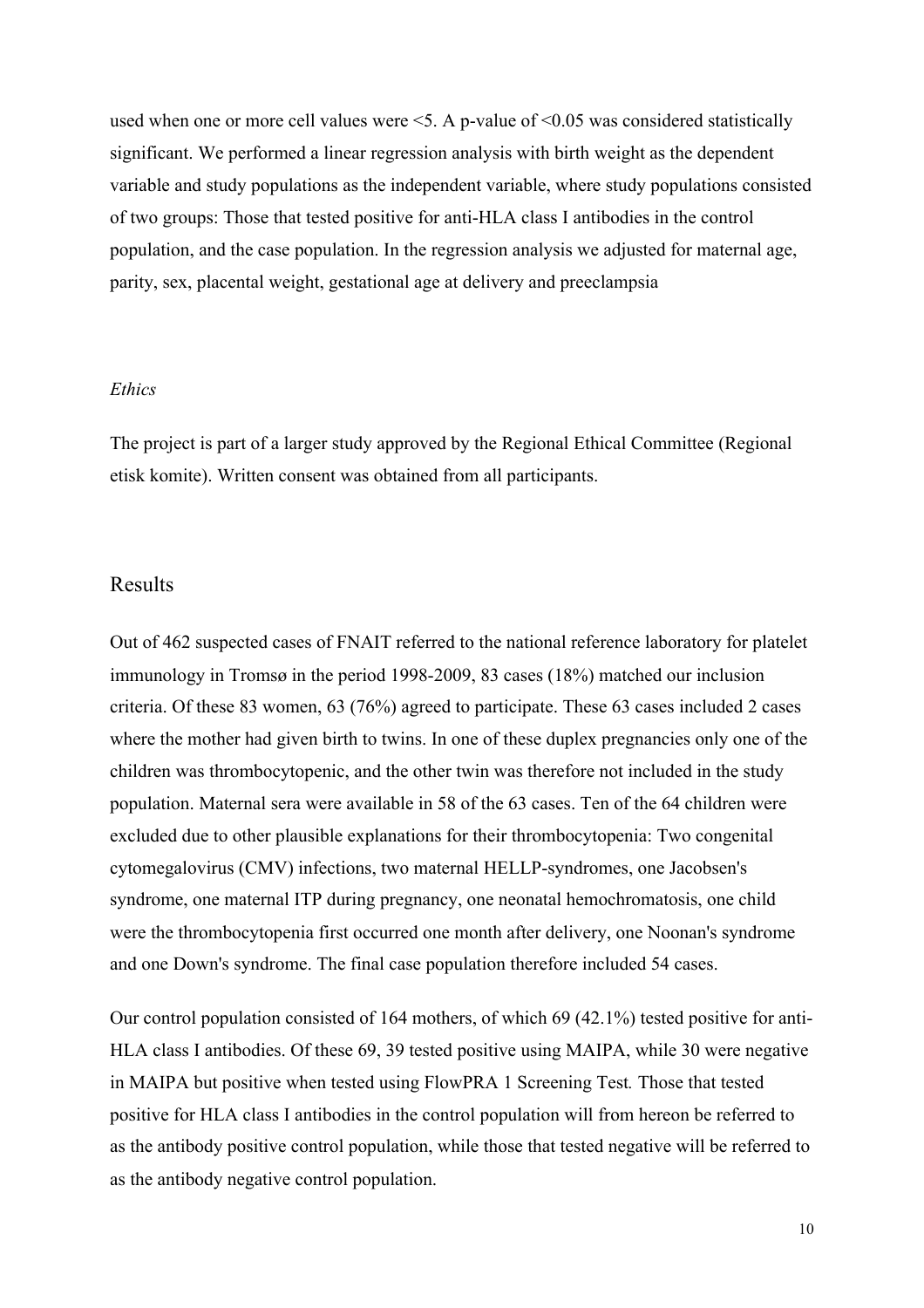Table 1: Description of the control population.

| Variable                                | Antibody positive (n=69)                         | Antibody negative (n=95)                        | p-value |
|-----------------------------------------|--------------------------------------------------|-------------------------------------------------|---------|
| Age mother (95% CI)                     | 30.5 years (29.3-31.6)                           | 30.3 years (29.3-31.3)                          | 0.841   |
| Birth weight (95% CI)                   | 3540 grams (3405-3676)                           | 3480 grams (3335-3625) 3 missing                | 0.557   |
| Gestational age at delivery<br>(95% CI) | 39.8 weeks (39.3-40.4)                           | 39.8 weeks (39.3-40.4) 2 missing                | 0.975   |
| Small for gestational age (%)           | $5(7.2\%)$                                       | 6 (6.3%) 6 missing                              | 1.000   |
| Placental weight (95% CI)               | 627 grams (589-665) 5 missing                    | 619 grams (590-648) 5 missing                   | 0.745   |
| Pw/Bw (95% CI)                          | 0.178 (0.170-0.186) 5 missing                    | 0.184 (0.174-0.194) 6 missing                   | 0.403   |
| Mode of delivery (%)                    | 59 vaginal (85.5%) 7 sectio (10.1%)<br>3 missing | 79 vaginal (83.2%) 9 sectio (9.5%) 7<br>missing | 0.939   |
| Preeclampsia (%)                        | $1(1.4\%)$                                       | 8 (8.4%) 4 missing                              | 0.079   |
|                                         |                                                  | 49 boys (51.6%) 41 girls (43.2%) 5              |         |
| Sex $(\%)$                              | 34 boys (49.3%) 35 jenter (50.7%)                | missing                                         | 0.518   |
| Nullipara (%)                           | 9(13%)                                           | 40 (42.1%)                                      | < 0.001 |

*Antibody positive* signifies all cases where anti-HLA class 1 antibodies were detected, *antibody negative* signifies all cases that tested negative for presence of aHLA class 1 antibodies.

| Table 2: Description of the case population as compared to the antibody positive control population. |  |  |
|------------------------------------------------------------------------------------------------------|--|--|
|                                                                                                      |  |  |

|                               | Antibody positive control population |                                        |         |
|-------------------------------|--------------------------------------|----------------------------------------|---------|
| Variable                      | $(n=69)$                             | Case population (n=54)                 | p-value |
| Age mother (95% CI)           | 30.5 years (29.3-31.6)               | 30.5 (29.1-31.9) 3 missing             | 0.981   |
| Birth weight (95% CI)         | 3540 grams (3405-3676)               | 2954 (2663-3245) 2 missing             | < 0.001 |
| Gestational age at delivery   |                                      |                                        |         |
| (95% CI)                      | 39.8 weeks (39.3-40.4)               | 38.2 (37.2-39.1) 3 missing             | 0.001   |
| Small for gestational age (%) | $5(7.2\%)$                           | 23 (42.6%) 3 missing                   | < 0.001 |
| Placental weight (95% CI)     | 627 grams (589-665) 5 missing        | 597 grams (524-669) 22 missing         | 0.421   |
| PW/BW ratio (95% CI)          | 0.178 (0.170-0.186) 5 missing        | 0.220 (0.197-0.244) 17 missing         | < 0.001 |
| Optical density (95% CI)      | 1.03 (0.672-1.40)                    | 2.30 (1.95-2.66) 3 missing             | < 0.001 |
|                               | 59 vaginal (85.5%) 7 sectio (10.1%)  | 27 vaginal (50.0%) 25 sectio (46.3%) 2 |         |
| Mode of delivery (%)          | 3 missing                            | missing                                | < 0.001 |
| Preeclampsia (%)              | $1(1.4\%)$                           | 5 (9.3%) 13 missing                    | 0.026   |
|                               |                                      | 31 boys (57.4%) 21 girls (38.9%) 2     |         |
| Sex $(\%)$                    | 34 boys (49.3%) 35 girls (50.7%)     | missing                                | 0.259   |
| Nullipara (%)                 | 9(13%)                               | 23 (42.6%) 3 missing                   | < 0.001 |

The mean maternal age in the case population was 30.5 years. In the control group the mean maternal age was 30.3 years for the antibody negative and 30.5 for the antibody positive, and this difference was not statistically significant (p=0.841, independent samples t-test). Out of the 164 mothers in the control population 49 were nulliparous (30%), 79 were primiparous (48%), and 36 were multiparous (22%). Out of the 54 mothers in the case population 23 were nulliparous (43%), 21 were primiparous (39%), and 7 were (13%) multiparous.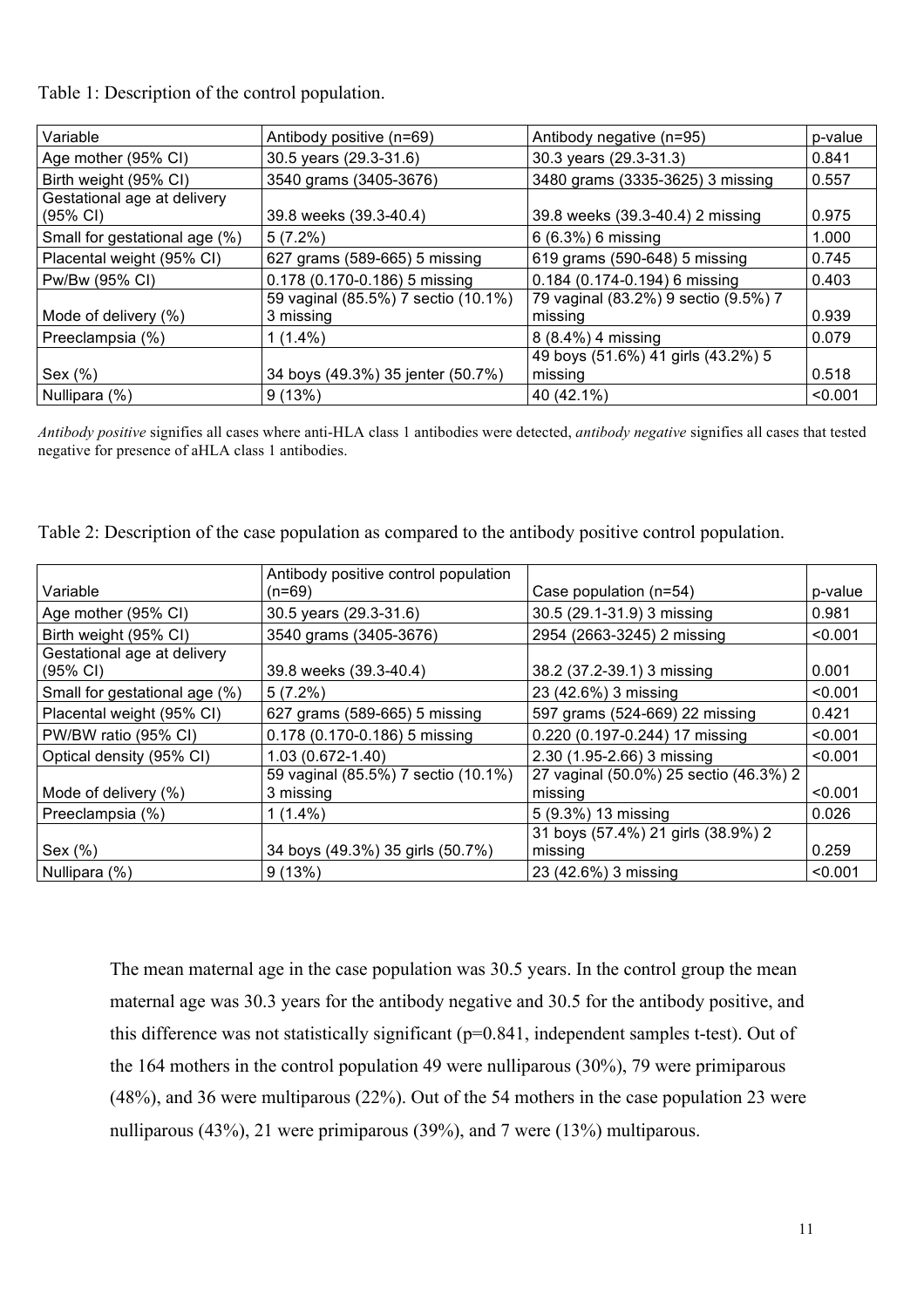When comparing the two control populations, there was a statistically significant higher number of nulliparous women among the antibody positive  $(p<0.001, chi$ -square test). There were also a statistically higher amount of nulliparous women in the case population compared to the antibody positive control population  $(p<0.001$ , chi-square test). Data on gravida status was only available for the case population. Out of the 23 women who were nulliparous 11 (48%) were primigravida, 7 (30%) were multigravida and 5 (22%) had no data available. Out of the seven who were multigravida, five had only one earlier pregnancy.

There were significantly more mothers with preeclampsia in the case population compared to the antibody positive control population (p=0.026, Fisher's exact test). There was no difference in number of mothers with preeclampsia between the two control populations (p=0.079, Fisher's exact test).

There was no statistically significant difference in mean placental weight between either the two control populations (p=0.745, independent sample t-test), or between the antibody positive control population and the case population (p=0.421, independent sample t-test). There was however a statistically significant higher mean PW/BW ratio in the case population compared to the antibody positive control population (p<0.001, independent sample t-test), with a mean PW/BW ratio of 0.178 in the antibody positive control population and 0.220 in the case population.

A significantly higher proportion of women in the case population was delivered by caesarean section compared to the antibody positive controls  $(p<0.001$ , chi-square test). In the case population 46.3% had caesarean section as mode of delivery, where 16.0% were elective and 84.0% were acute. There was no statistically significant difference in mode of delivery between the two parts of the control population (p=0.939, chi-square test).

Neonates in the case population were delivered significantly earlier than controls  $(p<0.001,$ independent samples t-test). The mean gestational age at delivery was 39.8 weeks for both the antibody negative and the antibody positive control population. In the case population the mean gestational age at delivery was 38.2 weeks.

The mean birth weight for the case population was significantly lower than the antibody positive control population  $(p<0.001$ , independent samples t-test). The mean birth weight in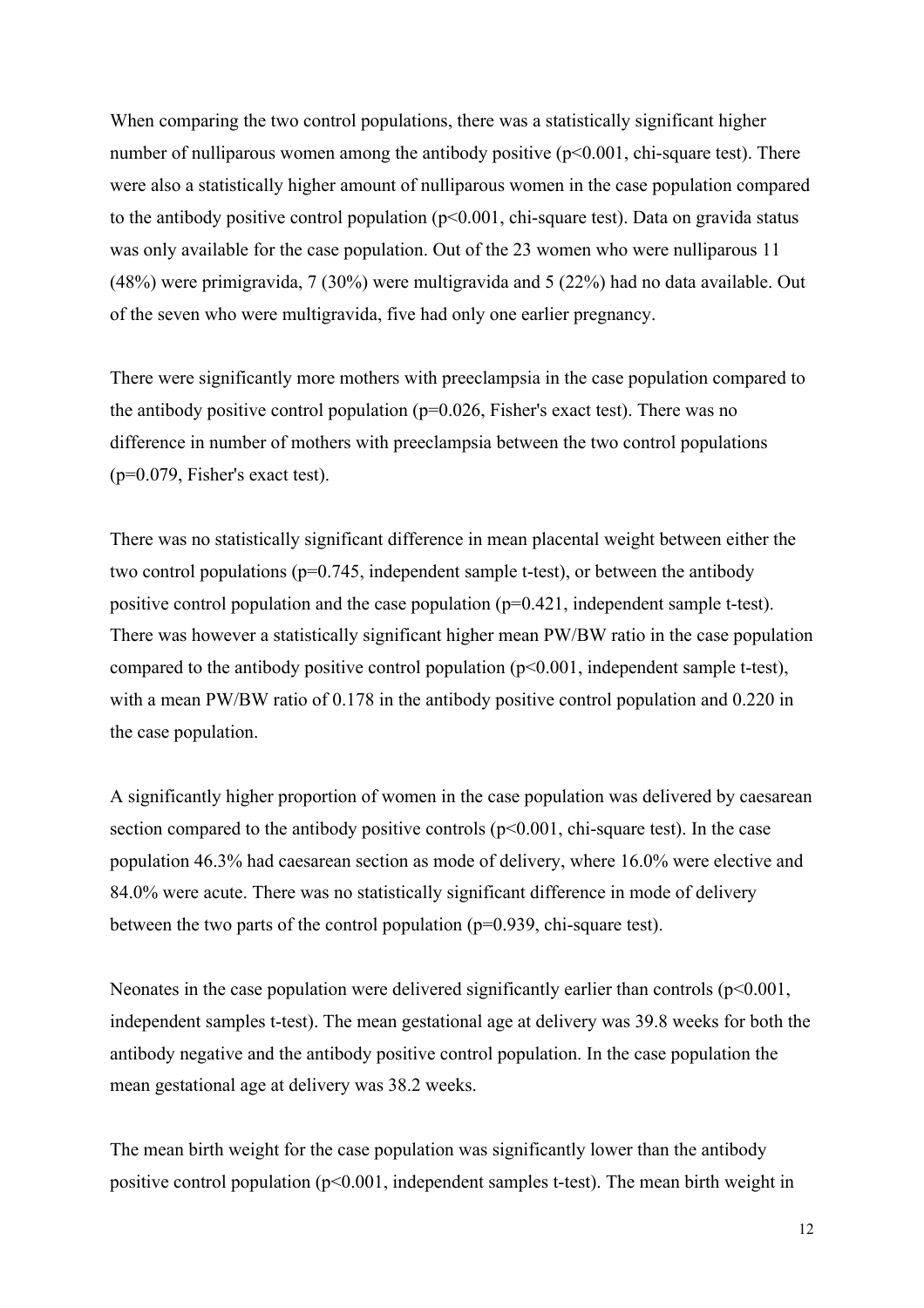the case population was 2954 grams. In the control population the mean birth weight was 3540 grams among the antibody positive, and 3480 grams among the antibody negative. There was no statistically significant difference in birth weight between the two parts of the control population (p=0.841, independent samples t-test).

There was a significantly higher number of SGA children in the case population compared to the antibody positive controls  $(p<0.001$ , chi-square test). There were 23 SGA children in the case population (42.6%). There were 11 SGA children in the control population (6.7%); 6 that tested negative for anti-HLA class I antibodies and 5 that tested positive.

There was no statistically significant difference in distribution of sex between any of the study population groups (Fig. 1 and 2). It is still noteworthy that the majority of the 23 SGA children in the case population were boys ( $n=16$ ,  $69.6\%$ ). In comparison, 2 of the 5 SGA children in the antibody positive control population were boys (40%), but this difference in gender distribution was not statistically significant (p=0.315, Fisher's exact test).

The mean nadir platelet count for the case population was  $30.8 \times 10^9$  /L (95% CI: 25.0 - 36.6 x  $10^9$ /L). Platelet counts were not available for all of the controls, but none were thrombocytopenic out of the 45 we randomly selected for analysis of umbilical cord blood (data not shown).

There was a statistically significant higher mean optical density of anti-HLA class I antibodies in the case population compared to the antibody positive control population  $(p<0.001,$ independent sample t-test).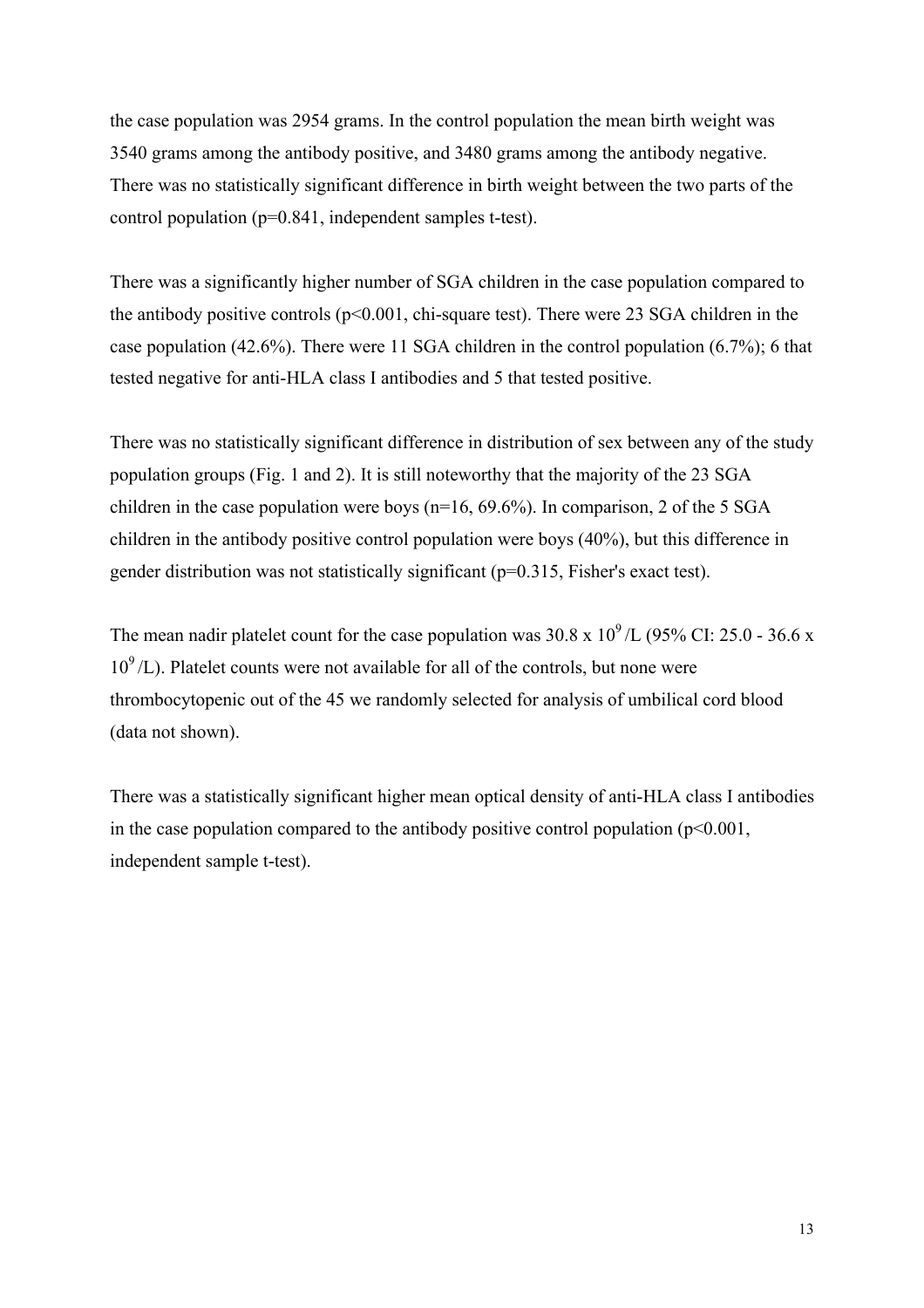Fig. 3: Description of the case population, when excluding all cases where preeclampsia in the mother was confirmed or the absence of it could not be confirmed, as compared to the antibody positive control population.

| Variable                                          | Antibody positive control population<br>$(n=69)$ | Case population excluding<br>preeclampsia (n=36) | p-value |
|---------------------------------------------------|--------------------------------------------------|--------------------------------------------------|---------|
| Age mother (95% CI)                               | 30.5 years (29.3-31.6)                           | 31.1 years (29.3-32.9)                           | 0.539   |
| Birth weight (95% CI)                             | 3540 grams (3405-3676)                           | 3141 grams (2782-3500)                           | 0.011   |
| Gestational age at delivery<br>$(95% \text{ Cl})$ | 39.8 weeks (39.3-40.4)                           | 38.5 weeks (37.4-39.7)                           | 0.020   |
| Small for gestational age (%)                     | $5(7.2\%)$                                       | 11 (30.6%)                                       | 0.001   |
| Placental weight (95% CI)                         | 627 grams (589-665) 5 missing                    | 634 grams (545-723) 7 missing                    | 0.940   |
| PW/BW ratio (95% CI)                              | 0.178 (0.170-0.186) 5 missing                    | 0.215 (0.189-0.241) 7 missing                    | 0.001   |
| Optical density (95% CI)                          | $1.03(0.672 - 1.40)$                             | 2.35 (1.94-2.75)                                 | < 0.001 |
|                                                   | 59 vaginal (85.5%) 7 sectio (10.1%)              |                                                  |         |
| Mode of delivery (%)                              | 3 missing                                        | 19 vaginal (52.8%) 17 sectio (47.2%)             | < 0.001 |
| Sex $(\%)$                                        | 34 boys (49.3%) 35 jenter (50.7%)                | 21 boys (58.3%) 15 girls (41.7%)                 | 0.418   |
| Nullipara (%)                                     | 9(13%)                                           | 14 (38.9%)                                       | 0.003   |

*Case population excluding preeclampsia* signifies all cases in the case population except those where preeclampsia in the mother was confirmed or the absence of it could not be confirmed.

Regarding the SGA neonates in the case population, preeclampsia was present in 4 of the 23 (17%) pregnancies. In 8 further SGA pregnancies preeclampsia could not be ruled out. When all pregnancies with preeclampsia or where preeclampsia could not be ruled out were excluded, there were no differences in statistical significance in the variables already described.

In the linear regression analysis, neonates with thrombocytopenia weighed on average 238 grams lower compared with antibody positive controls after adjusting for confounding variables (p=0.014). When excluding all cases where preeclampsia in the mother was confirmed or the absence of it could not be confirmed from the case population, and also not adjusting for preeclampsia, we found that the same analysis yielded a  $230$  grams ( $p=0.020$ ) lower birth weight among cases compared to antibody positive controls.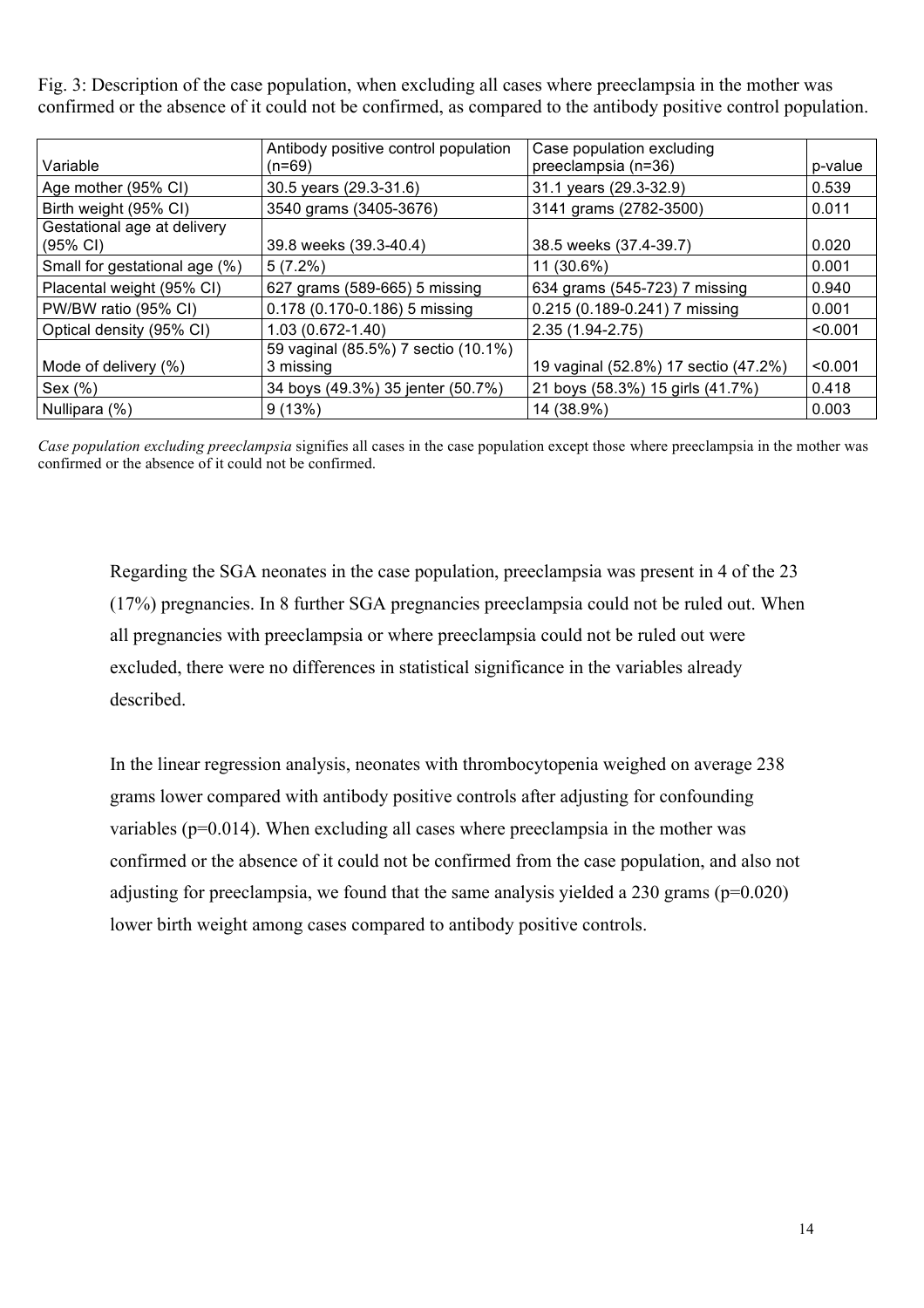## Discussion

The aims for this study were two-fold: First, to describe maternal and neonatal characteristics of pregnancies where anti-HLA class I antibodies were detected in pregnancy. Secondly, to compare maternal and neonatal characteristics of HLA class I alloimmunized pregnancies in general with HLA class I alloimmunized pregnancies where the newborn had thrombocytopenia.

We found that 42% of our control group tested positive for presence of anti-HLA class I antibodies, which is in accordance with what has been previously reported of 7-39%[6]. The optical density was significantly higher among the case population as compared to the antibody positive control population  $(p<0.001)$ , which would seem to indicate that there was a stronger presence of anti-HLA class I antibodies in our case population as compared to the antibody positive control population. However, it is important to note that optical density is only a semi-quantitative measurement of antibody level, and that this analysis does not say anything about the antibody specificities present.

The maternal and neonatal characteristics described in our control population were all in range of what would be expected from a normal population[38], and there was no statistically significant difference in characteristics between the two parts, except for the number of nulliparous women ( $p<0.001$ ). It was to be expected that the amount of nulliparous women would be higher among those that tested negative for anti-HLA class I antibodies in the control population, as it has been described that the prevalence of HLA antibodies in pregnant women increases with number of pregnancies[39]. Parity is no precise description of number of pregnancies, but data on gravida status was only available for part of the case population. In the case population at least 48% of the nulliparous women were primigravida.

The maternal and neonatal characteristics of our case population showed a significant difference in multiple variables when compared to the antibody positive control population. The weight reduction in the case population was 238 grams compared with the antibody positive controls, which is comparable to the weight loss seen from active maternal smoking during pregnancy[40].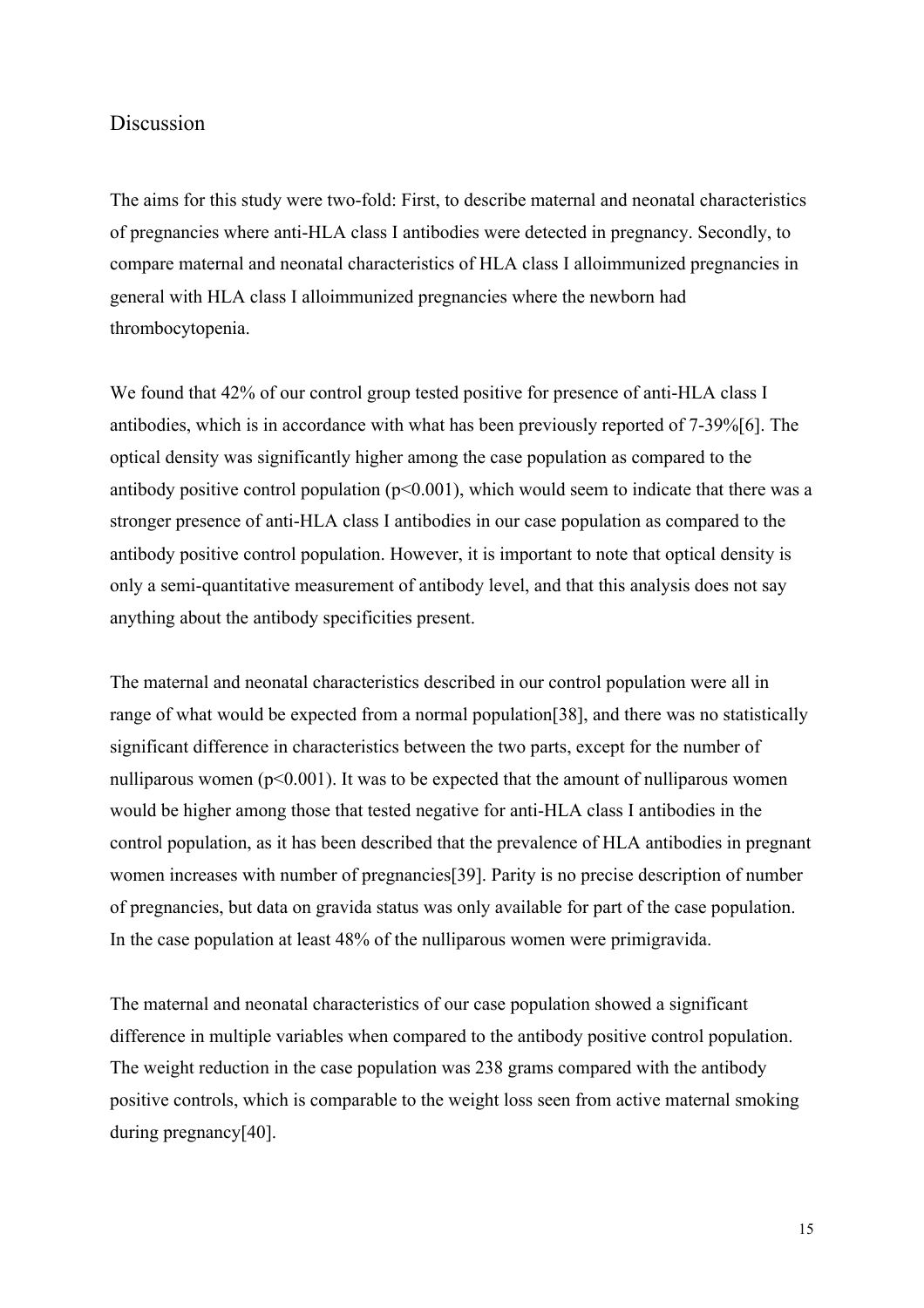As we could only demonstrate a decreased birth weight in the case population and not in the antibody positive control population, it seems that the presence of anti-HLA class I antibodies in itself may not be the triggering factor regarding the more adverse outcome in our case population. An alternative explanation for the effect on birth weight could be the thrombocytopenia in itself, and its potential effect on foetal growth. It is known that thrombocytopenia affects angiogenesis[27]. And if this in turn affects placentation one would expect to see an altered foetal growth as a result, given that placental insufficiency is the major cause of intrauterine growth restriction (IUGR) in the western world[26].

There was a significantly higher number of mothers with preeclampsia in the case population as compared to the antibody positive control population, and this could suggest that placentation was affected in the case population. The PW/BW ratio was significantly higher in the case population compared to the antibody positive control population  $(p<0.001)$ , and a higher PW/BW ratio is associated with more adverse outcome. This does not exclusively suggest that placentation was affected, although it remains a possibility. It should also be noted that none of the mean values for PW/BW ratios were above the 75th percentile or below the 10 percentile for expected ratios at the mean gestational age for the two groups, and hence within what has been described as the normal range[37].

If placentation was affected in the case population, it still would not seem to account for all the differing results between the case population and the antibody positive control population, as there were no changes in statistical significance when all pregnancies with preeclampsia or where preeclampsia could not be ruled out were excluded. Some sources have also disputed whether preeclampsia really is associated with a lowered birth weight[41].

When discussing our results it is important to consider the fact that nulliparity was also significantly higher in the case population as compared to the antibody positive control population. Nulliparous women have been shown to be at an increased risk of delivering a SGA child[42, 43], as well as at an increased risk of preterm birth[43]. But it has also been suggested that this association with at least preterm birth is affected by maternal age[44], which did not differ between the two groups who tested positive for presence of anti-HLA class I antibodies. Nulliparity might also have affected the presence of preeclampsia in our case population, as the risk of preeclampsia is higher among women under 20 years[45], and is generally considered a disease of first pregnancy[45].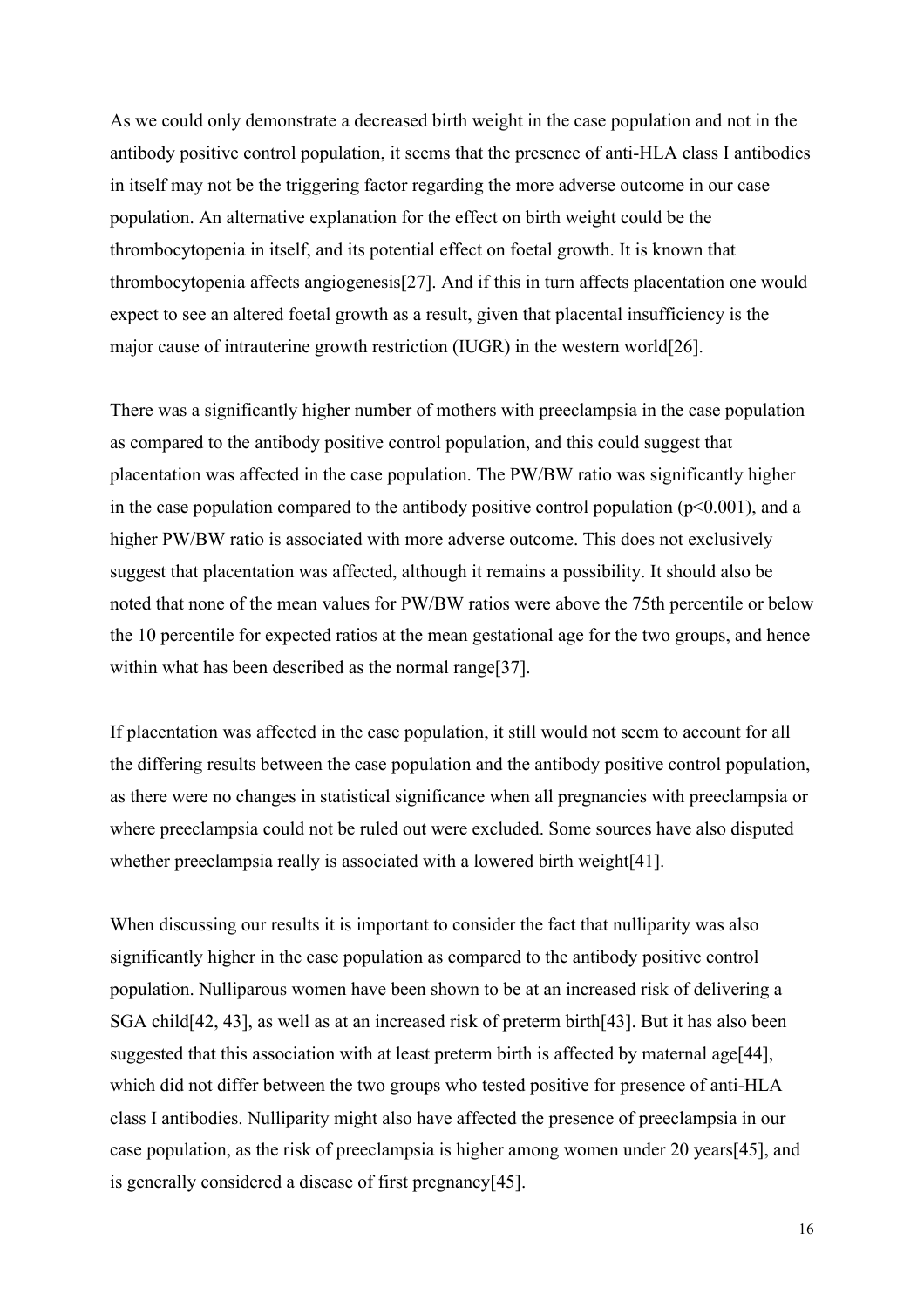If nulliparity is the reason why we found increased prevalence of preeclampsia, GA and number of SGA children in the case population, one would also expect this difference to be seen between the two groups of the control population, as the antibody negative part had a significantly higher number of nulliparous women than the positive part. This was not the case, as nulliparity was the only variable that showed any significant difference between the two groups. Therefore it seems likely that the differences between the case population and the antibody positive control population should be attributed to another factor. But it remains puzzling that a population selected based on the presence of anti-HLA class I antibodies should have such a high amount of nulliparous women, as the prevalence of anti-HLA class I antibodies in pregnant women have been shown to increase with number of pregnancies[39].

One could argue that perhaps the nulliparous women in the case population for some reason had trouble completing pregnancies, and that they therefore actually had been pregnant multiple times although they were nulliparous. However, only 30% of the nulliparous women in the case population were multigravida, and 70% of these had only had one earlier pregnancy.

Male gender is an independent risk factor for adverse pregnancy outcome<sup>[23]</sup>. Previously, the effect of anti-HPA 1a antibodies on birth weight could only be found in boys[22]. There were 49% boys in the antibody positive control population and 58% boys in the case population. The difference between these two groups was not statistically significant. Of the SGA children in the case population 70% were boys, which could indicate that whatever factor that contributed to the decreased birth weight had a more significant effect on the males, which is in accordance with for example what is observed on how male foetuses are more severely affected by maternal alloimmunization to the RhD and HPA-1a antigens[22, 46].

Our results seem to indicate that if anti-HLA class I antibodies have an effect on foetal growth, it would appear that these effects are in some way correlated with the presence of thrombocytopenia. It has not yet been demonstrated that maternal anti-HLA class I antibodies affect foetal or neonatal thrombocytes, and therefore it still remains a possibility that the effects seen in the case population are related to the thrombocytopenia alone, and not the presence of anti-HLA class I antibodies. Our results could thereby possibly be explained by another factor causing the thrombocytopenia, as for example an unidentified infection. This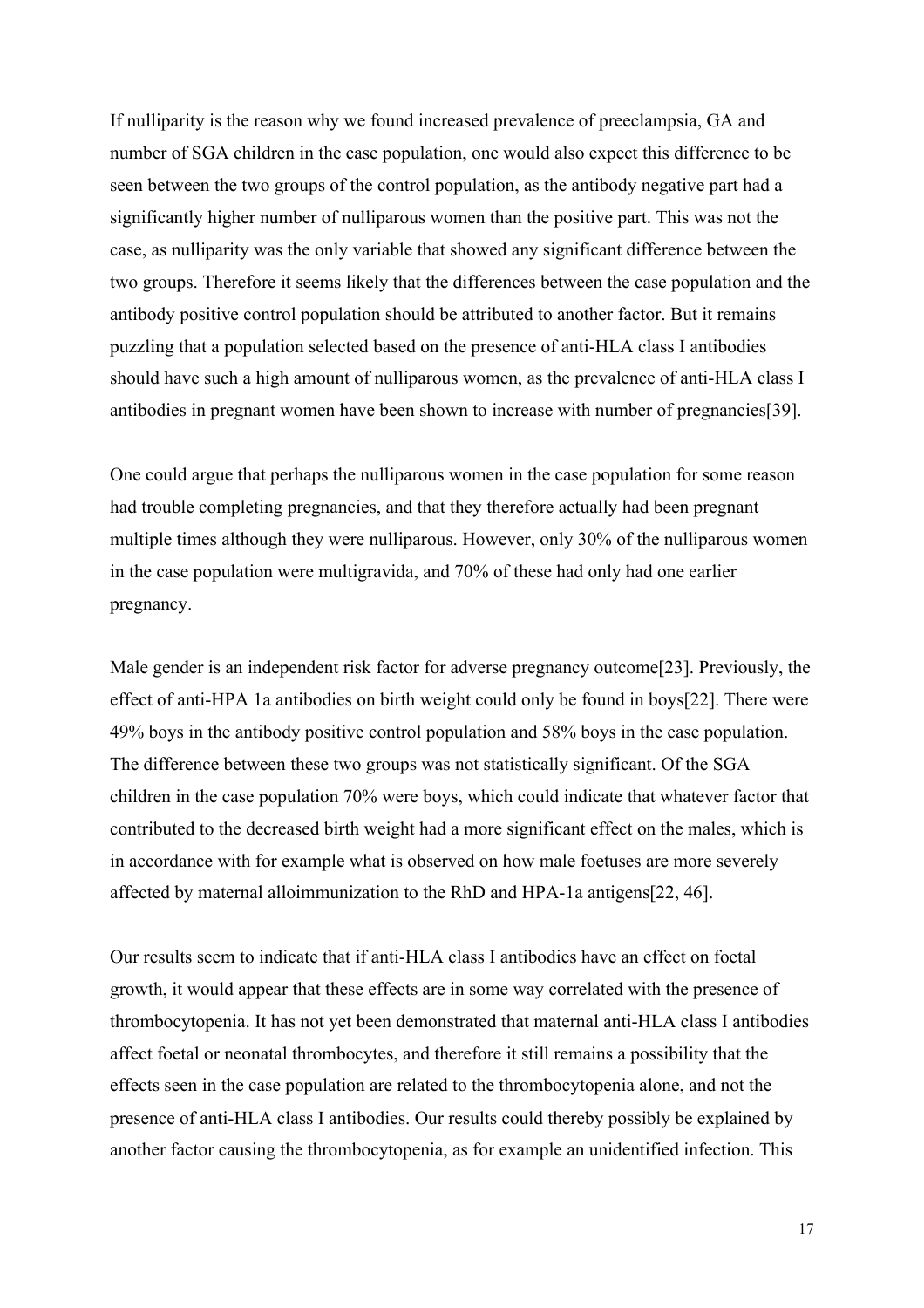does however remain unlikely given the size of our population, and the fact that extensive clinical history was available.

The possible effect of anti-HLA class I antibodies on foetal growth is supported by the fact that we found higher OD values in the case population as compared to the antibody positive control population. Although OD is only semi-quantitative, this does at least suggest that there was a stronger presence of antibodies in the case population, and could provide a possible explanation for the more adverse outcome in the case population. If the antibodies did affect foetal growth, it would be reasonable to assume that a stronger presence would provide a stronger effect.

It should also be considered that it is not completely known whether anti-HLA class I antibodies themselves cause complications in pregnancies, or if HLA class 1 alloimmunization more often occur as a result of pregnancy complications instead of being the cause of complications. Did the increased number of caesarean sections in our case population come as a result of the antibodies and their effects, or did the complications that potentially resulted in caesarean sections cause the production of antibodies? What is the hen and what is the egg here?

This study shows that a further analysis of the antibodies in our case and control populations is needed. Not only into whether there really was a stronger antibody presence in our case population, but also as to which antigen specificities were involved. If the characteristics of the maternal antibodies are significantly different between our case population and the control population, it might help to explain why a potential effect of anti-HLA class I antibodies on foetal growth was only seen in our case population, and not in the antibody positive control population.

## Conclusions

Our data suggests that the presence of anti-HLA class I antibodies might be associated with a reduced foetal growth in the context of thrombocytopenia in the newborn. There also seems to be a stronger presence of anti-HLA class 1 antibodies in the thrombocytopenic children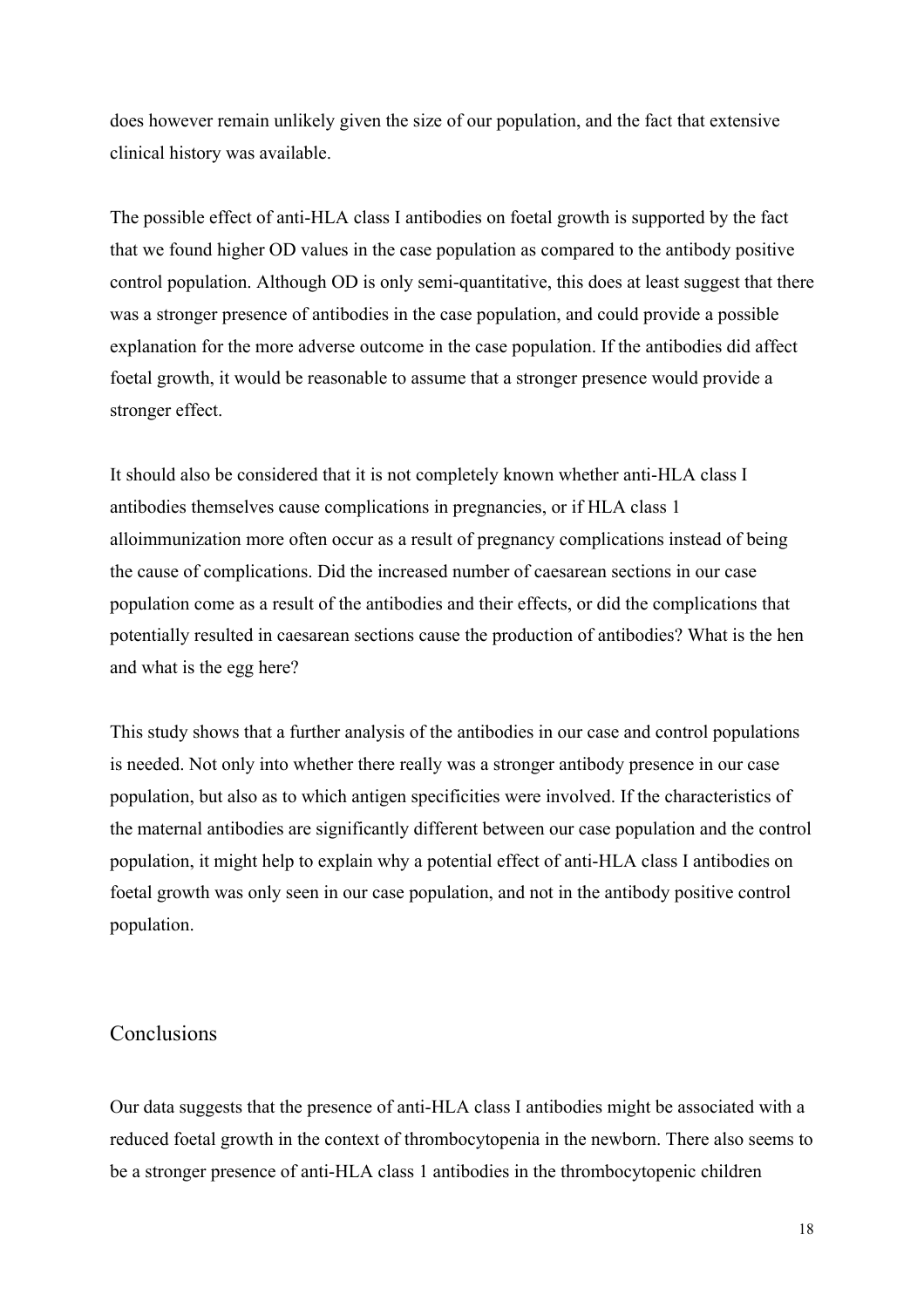compared to the control population, but further studies are needed to quantify the antibody levels and determine antibody specificities.

## References

- 1. Villarreal, L.P., *Origin of group identity : viruses, addiction, and cooperation*2009, New York: Springer. xxiv, 614 p., 9 p. of plates.
- 2. Thorsby, E., *A short history of HLA.* Tissue Antigens, 2009. **74**(2): p. 101-16.
- 3. Robinson, J., et al., *The IMGT/HLA database.* Nucleic Acids Res, 2011. **39**(Database issue): p. D1171-6.
- 4. Turner, D., *The human leucocyte antigen (HLA) system.* Vox Sang, 2004. **87 Suppl1**: p. 87-90.
- 5. Song, E.Y., et al., *Clinical relevance of pretransplant HLA class II donor-specific antibodies in renal transplantation patients with negative T-cell cytotoxicity crossmatches.* Ann Lab Med, 2012. **32**(2): p. 139-44.
- 6. King, K.E., et al., *The role of HLA antibodies in neonatal thrombocytopenia: a prospective study.* Tissue Antigens, 1996. **47**(3): p. 206-11.
- 7. Kumpel, B.M. and M.S. Manoussaka, *Placental immunology and maternal alloimmune responses.* Vox Sang, 2012. **102**(1): p. 2-12.
- 8. Askelund, K.J. and L.W. Chamley, *Trophoblast deportation part I: review of the evidence demonstrating trophoblast shedding and deportation during human pregnancy.* Placenta, 2011. **32**(10): p. 716-23.
- 9. Nielsen, H.S., et al., *The presence of HLA-antibodies in recurrent miscarriage patients is associated with a reduced chance of a live birth.* J Reprod Immunol, 2010. **87**(1-2): p. 67-73.
- 10. Tilburgs, T., et al., *Fetal-maternal HLA-C mismatch is associated with decidual T cell activation and induction of functional T regulatory cells.* J Reprod Immunol, 2009. **82**(2): p. 148-57.
- 11. Apps, R., et al., *Human leucocyte antigen (HLA) expression of primary trophoblast cells and placental cell lines, determined using single antigen beads to characterize allotype specificities of anti-HLA antibodies.* Immunology, 2009. **127**(1): p. 26-39.
- 12. Moffett, A. and S.E. Hiby, *How Does the maternal immune system contribute to the development of pre-eclampsia?* Placenta, 2007. **28 Suppl A**: p. S51-6.
- 13. Colonna, M., et al., *HLA-C is the inhibitory ligand that determines dominant resistance to lysis by NK1- and NK2-specific natural killer cells.* Proc Natl Acad Sci U S A, 1993. **90**(24): p. 12000-4.
- 14. Mandelboim, O., et al., *Protection from lysis by natural killer cells of group 1 and 2 specificity is mediated by residue 80 in human histocompatibility leukocyte antigen C alleles and also occurs with empty major histocompatibility complex molecules.* J Exp Med, 1996. **184**(3): p. 913-22.
- 15. Hiby, S.E., et al., *Maternal activating KIRs protect against human reproductive failure mediated by fetal HLA-C2.* J Clin Invest, 2010. **120**(11): p. 4102-10.
- 16. Hiby, S.E., et al., *Combinations of maternal KIR and fetal HLA-C genes influence the risk of preeclampsia and reproductive success.* J Exp Med, 2004. **200**(8): p. 957-65.
- 17. Hiby, S.E., et al., *Association of maternal killer-cell immunoglobulin-like receptors and parental HLA-C genotypes with recurrent miscarriage.* Hum Reprod, 2008. **23**(4): p. 972-6.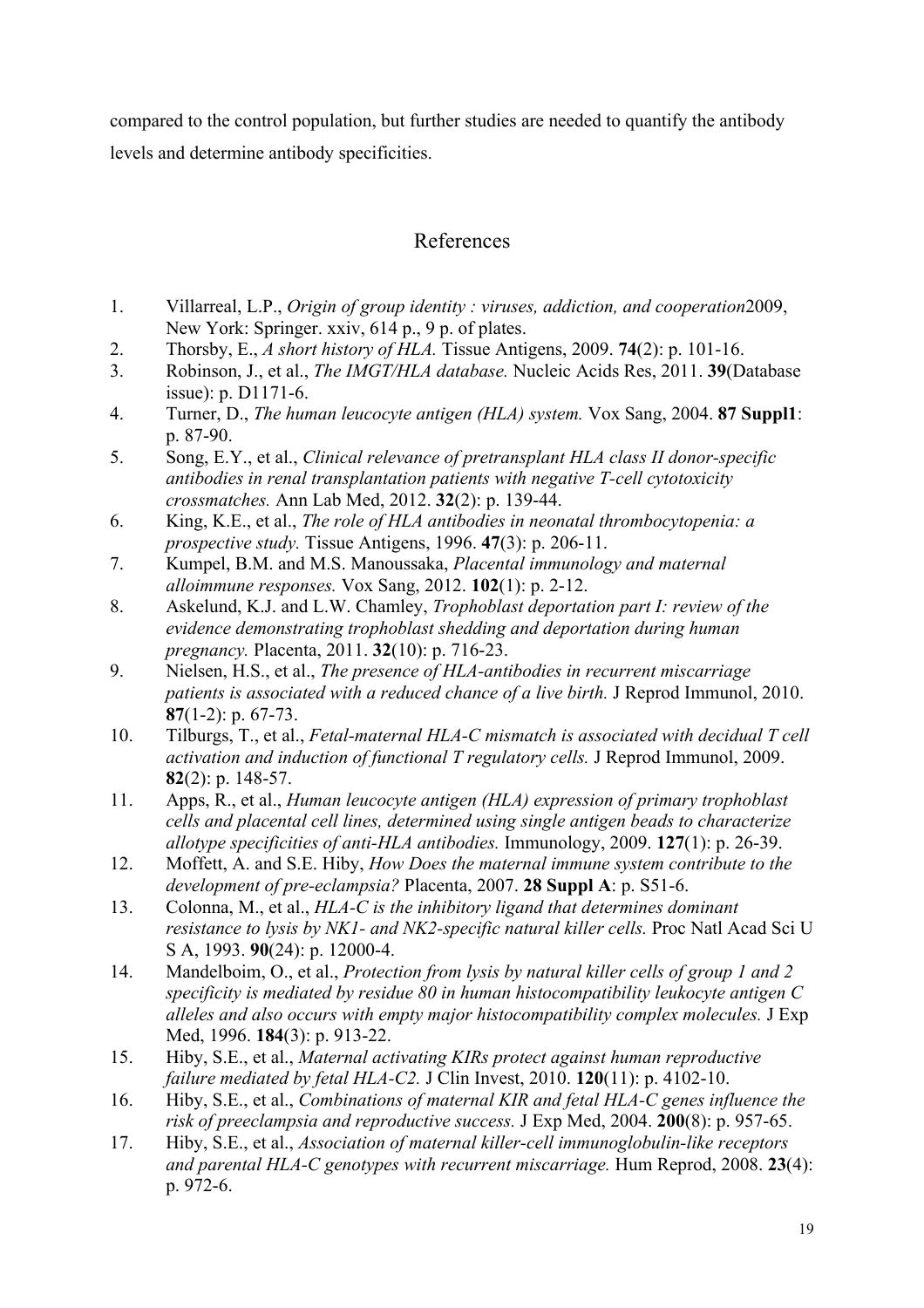- 18. Kjeldsen-Kragh, J., et al., *A screening and intervention program aimed to reduce mortality and serious morbidity associated with severe neonatal alloimmune thrombocytopenia.* Blood, 2007. **110**(3): p. 833-9.
- 19. Thude, H., et al., *Neonatal alloimmune thrombocytopenia caused by human leucocyte antigen-B27 antibody.* Transfus Med, 2006. **16**(2): p. 143-9.
- 20. Starcevic, M., et al., *Neonatal alloimmune thrombocytopenia caused by anti-HLA-A24 alloantibodies.* Acta Paediatr, 2010. **99**(4): p. 630-2.
- 21. Murphy, M.F., et al., *Antenatal management of severe feto-maternal alloimmune thrombocytopenia: HLA incompatibility may affect responses to fetal platelet transfusions.* Blood, 1993. **81**(8): p. 2174-9.
- 22. Tiller, H., et al., *Platelet antibodies and fetal growth: maternal antibodies against fetal platelet antigen 1a are strongly associated with reduced birthweight in boys.* Acta Obstet Gynecol Scand, 2012. **91**(1): p. 79-86.
- 23. Sheiner, E., et al., *Gender does matter in perinatal medicine.* Fetal Diagn Ther, 2004. **19**(4): p. 366-9.
- 24. Kumpel, B.M., et al., *Ultrastructural localization of glycoprotein IIIa (GPIIIa, beta 3*  integrin) on placental syncytiotrophoblast microvilli: implications for platelet *alloimmunization during pregnancy.* Transfusion, 2008. **48**(10): p. 2077-86.
- 25. Papageorghiou, A.T., C.K. Yu, and K.H. Nicolaides, *The role of uterine artery Doppler in predicting adverse pregnancy outcome.* Best Pract Res Clin Obstet Gynaecol, 2004. **18**(3): p. 383-96.
- 26. Brodsky, D. and H. Christou, *Current concepts in intrauterine growth restriction.* J Intensive Care Med, 2004. **19**(6): p. 307-19.
- 27. Italiano, J.E., Jr., et al., *Angiogenesis is regulated by a novel mechanism: pro- and antiangiogenic proteins are organized into separate platelet alpha granules and differentially released.* Blood, 2008. **111**(3): p. 1227-33.
- 28. Koyama, N., et al., *Association of neonatal thrombocytopenia and maternal anti-HLA antibodies.* Acta Paediatr Jpn, 1991. **33**(1): p. 71-6.
- 29. Haram, K. and K. Gjelland, *Vekstretardasjon hos fosteret.* Tidsskr Nor Lægeforen, 2007. **20** (127): p. 2665–9.
- 30. Flo, K., T. Wilsgaard, and G. Acharya, *Agreement between umbilical vein volume blood flow measurements obtained at the intra-abdominal portion and free loop of the umbilical cord.* Ultrasound Obstet Gynecol, 2009. **34**(2): p. 171-6.
- 31. Flo, K., et al., *A longitudinal study of the relationship between maternal cardiac output measured by impedance cardiography and uterine artery blood flow in the second half of pregnancy.* BJOG, 2010. **117**(7): p. 837-44.
- 32. Flo, K., T. Wilsgaard, and G. Acharya, *Longitudinal reference ranges for umbilical vein blood flow at a free loop of the umbilical cord.* Ultrasound Obstet Gynecol, 2010. **36**(5): p. 567-72.
- 33. Flo, K., T. Wilsgaard, and G. Acharya, *Relation between utero-placental and fetoplacental circulations: a longitudinal study.* Acta Obstet Gynecol Scand, 2010. **89**(10): p. 1270-5.
- 34. Flo, K., T. Wilsgaard, and G. Acharya, *A new non-invasive method for measuring uterine vascular resistance and its relationship to uterine artery Doppler indices: a longitudinal study.* Ultrasound Obstet Gynecol, 2011. **37**(5): p. 538-42.
- 35. Killie, M.K., et al., *Quantitative MAIPA: Comparison of different MAIPA protocols.* Transfus Apher Sci, 2010. **43**(2): p. 149-54.
- 36. Kiefel, V., et al., *Monoclonal antibody--specific immobilization of platelet antigens (MAIPA): a new tool for the identification of platelet-reactive antibodies.* Blood, 1987. **70**(6): p. 1722-6.